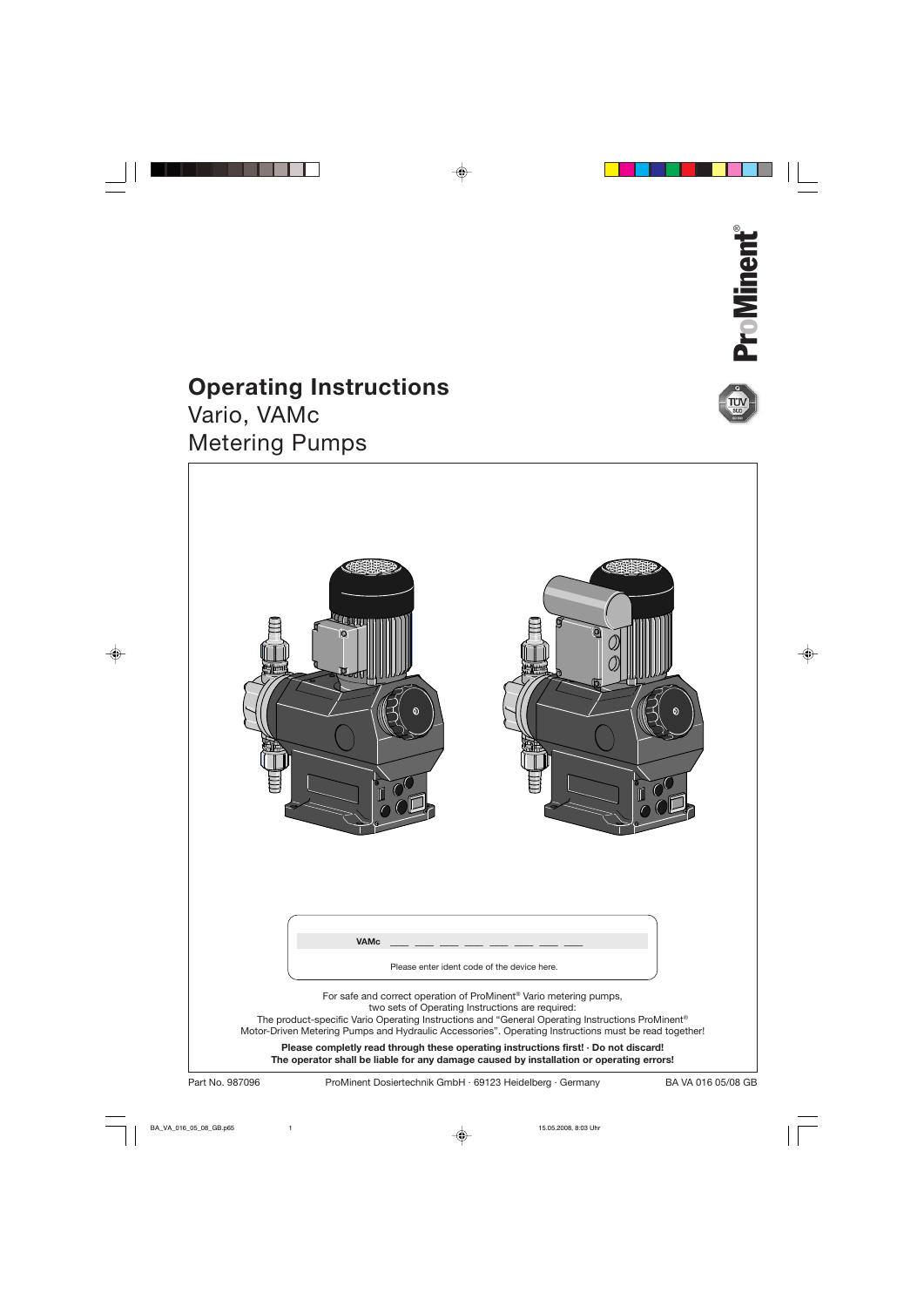## **Publishing details:**

Operating Instructions ProMinent® Vario C © ProMinent Dosiertechnik GmbH, 2003

ProMinent Dosiertechnik GmbH Im Schuhmachergewann 5-11 69123 Heidelberg Germany info@prominent.com www.prominent.com

Subject to technical modifications.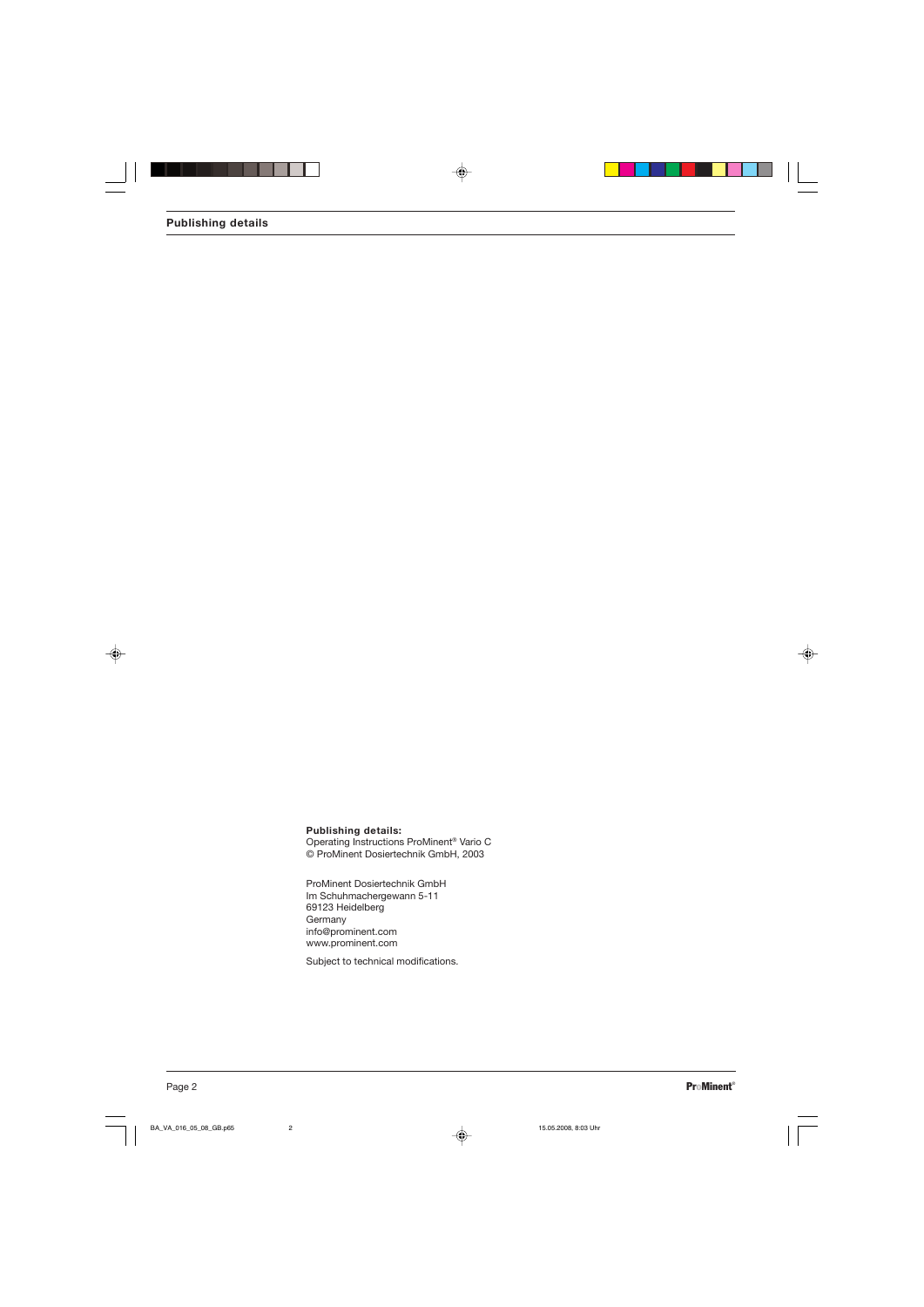## Page

|              | $\overline{4}$                              |                                                       |                |  |  |  |  |
|--------------|---------------------------------------------|-------------------------------------------------------|----------------|--|--|--|--|
| 1            | Safety relevant instructions for ProMinent® |                                                       |                |  |  |  |  |
|              | 5                                           |                                                       |                |  |  |  |  |
|              | 11                                          |                                                       | 5              |  |  |  |  |
|              | 1.2                                         | Notes for installation, commissioning and operation   | 6              |  |  |  |  |
|              | 1.3                                         |                                                       | 6              |  |  |  |  |
| $\mathbf{2}$ |                                             |                                                       | $\overline{7}$ |  |  |  |  |
|              | 2.1                                         |                                                       | 7              |  |  |  |  |
|              | 2.2                                         | Construction and functional description of drive unit | 8              |  |  |  |  |
|              |                                             | 2.2.1 Diagram showing operation of stroke             | 8              |  |  |  |  |
|              | 2.3                                         | Construction and functional description of            |                |  |  |  |  |
|              |                                             |                                                       | 8              |  |  |  |  |
|              |                                             | 2.3.1 Integrated overflow valve with                  |                |  |  |  |  |
|              |                                             |                                                       |                |  |  |  |  |
|              | 2.4                                         |                                                       |                |  |  |  |  |
| 3            |                                             |                                                       |                |  |  |  |  |
|              | 3.1                                         |                                                       |                |  |  |  |  |
|              | 3.2                                         |                                                       |                |  |  |  |  |
|              | 3.3                                         |                                                       |                |  |  |  |  |
|              | 3.4                                         |                                                       |                |  |  |  |  |
| 4            |                                             |                                                       |                |  |  |  |  |
|              | 4.1                                         |                                                       |                |  |  |  |  |
|              | 4.2                                         |                                                       |                |  |  |  |  |
|              | 4.3                                         |                                                       |                |  |  |  |  |
|              | 4.4                                         |                                                       |                |  |  |  |  |
| 5            |                                             |                                                       |                |  |  |  |  |
|              | 5.1                                         |                                                       |                |  |  |  |  |
|              | 5.2                                         |                                                       |                |  |  |  |  |
|              | 5.3                                         |                                                       |                |  |  |  |  |
| 6            |                                             |                                                       |                |  |  |  |  |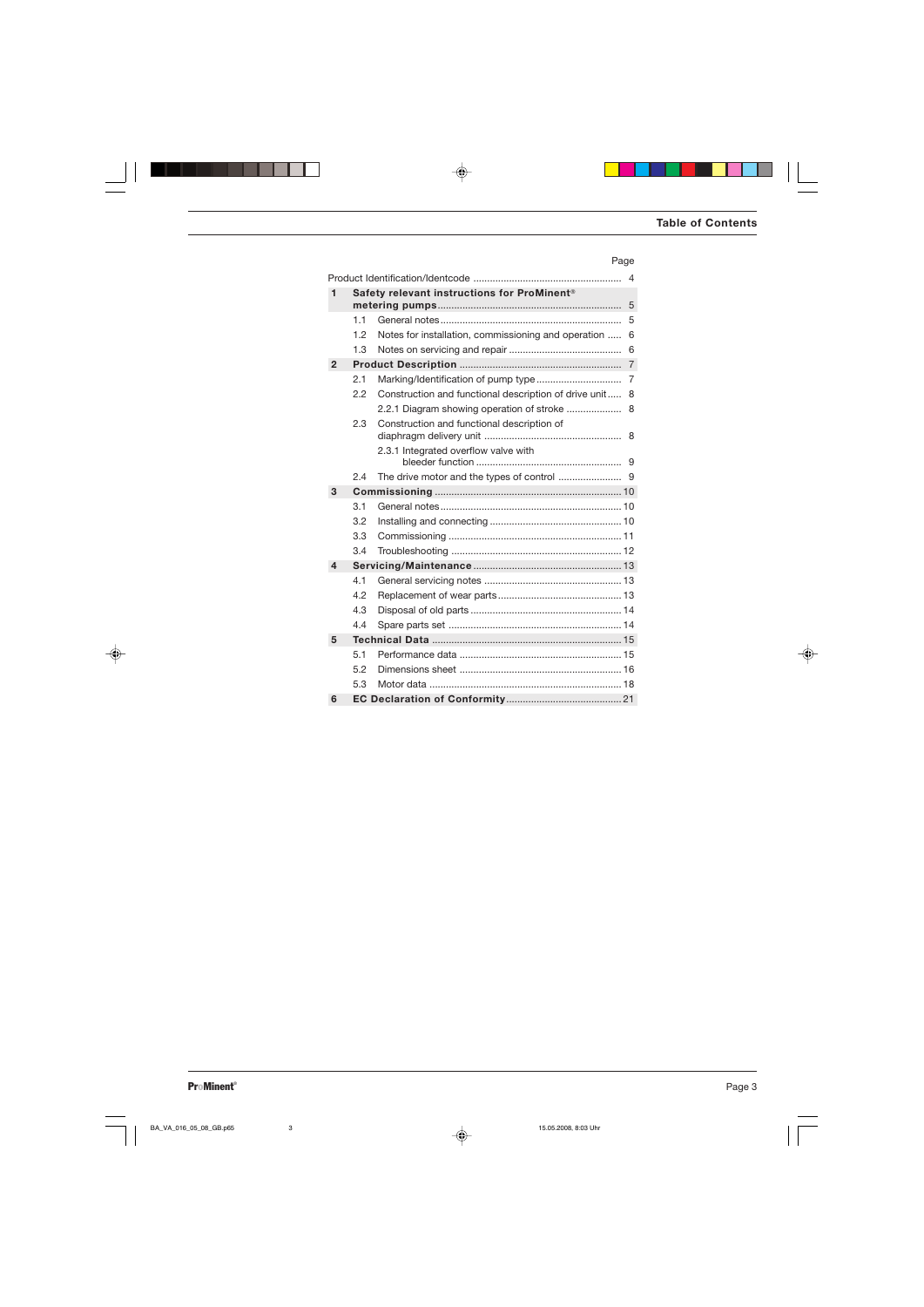# **Product Identification/Identcode**

Please enter the identity code given on the device label into the grey boxes below.

| <b>VAMc</b> |                                                                                                                                                                                       | Vario Diaphragm Dosing Pump, Version c |                          |  |                   |                                         |                                                                             |                                                                                                  |                                                                                                                                                                                                                                                                                                                                                |                                                                                                                 |                                             |  |  |
|-------------|---------------------------------------------------------------------------------------------------------------------------------------------------------------------------------------|----------------------------------------|--------------------------|--|-------------------|-----------------------------------------|-----------------------------------------------------------------------------|--------------------------------------------------------------------------------------------------|------------------------------------------------------------------------------------------------------------------------------------------------------------------------------------------------------------------------------------------------------------------------------------------------------------------------------------------------|-----------------------------------------------------------------------------------------------------------------|---------------------------------------------|--|--|
|             | 10008 10 bar, 8 l/h<br>10016 10 bar, 16 l/h<br>07026 7 bar, 26 l/h<br>07042 7 bar, 42 l/h<br>07012 7 bar, 12 l/h<br>07024 7 bar, 24 l/h<br>04039 4 bar, 40 l/h<br>04063 4 bar, 64 l/h |                                        |                          |  |                   |                                         |                                                                             |                                                                                                  | <b>Pump type:</b> (figures $1 + 2 =$ back pressure [bar], figures 3, 4, 5 = feed rate [l/h])                                                                                                                                                                                                                                                   |                                                                                                                 |                                             |  |  |
|             |                                                                                                                                                                                       |                                        | <b>PVT</b><br><b>SST</b> |  | PVDF, PTFE seal   |                                         |                                                                             | Liquid end materials:<br>Stainless steel with PTFE seal                                          |                                                                                                                                                                                                                                                                                                                                                |                                                                                                                 |                                             |  |  |
|             |                                                                                                                                                                                       |                                        |                          |  | 0<br>$\mathbf{1}$ | Liquid end version:<br>No valve springs |                                                                             |                                                                                                  |                                                                                                                                                                                                                                                                                                                                                |                                                                                                                 | With 2 valve springs, Hastelloy C4, 0.1 bar |  |  |
|             |                                                                                                                                                                                       |                                        |                          |  |                   | 0<br>1<br>2<br>3<br>4<br>7<br>8         | 0                                                                           |                                                                                                  | <b>Hydraulic connectors:</b><br>Standard connector according to technical data<br>Union nut and PVC insert<br>Union nut and PP insert<br>Union nut and PVDF insert<br>Union nut and stainless steel insert<br>Union nut and PVDF hose connector<br>Union nut and stainless steel hose connector<br>Version:<br>With ProMinent label (standard) |                                                                                                                 |                                             |  |  |
|             |                                                                                                                                                                                       |                                        |                          |  |                   |                                         | $\mathbf{1}$                                                                |                                                                                                  | M<br>N                                                                                                                                                                                                                                                                                                                                         | Without ProMinent label<br><b>Electrical power supply:</b><br>1 ph., 230 V<br>50/60 Hz<br>1 ph., 115 V<br>60 Hz |                                             |  |  |
|             |                                                                                                                                                                                       |                                        |                          |  |                   | S                                       | 0<br>3                                                                      | 3 ph., 230/400 V 50/60 Hz<br>Stroke sensor:<br>without stroke sensor<br>with Namur stroke sensor |                                                                                                                                                                                                                                                                                                                                                |                                                                                                                 |                                             |  |  |
|             |                                                                                                                                                                                       |                                        |                          |  |                   |                                         | Stroke length adjustment:<br>$\mathbf 0$<br>Manual stroke length adjustment |                                                                                                  |                                                                                                                                                                                                                                                                                                                                                |                                                                                                                 |                                             |  |  |
|             |                                                                                                                                                                                       |                                        |                          |  |                   |                                         |                                                                             |                                                                                                  |                                                                                                                                                                                                                                                                                                                                                |                                                                                                                 |                                             |  |  |
|             |                                                                                                                                                                                       |                                        |                          |  |                   |                                         |                                                                             |                                                                                                  |                                                                                                                                                                                                                                                                                                                                                |                                                                                                                 |                                             |  |  |
|             |                                                                                                                                                                                       |                                        |                          |  |                   |                                         |                                                                             |                                                                                                  |                                                                                                                                                                                                                                                                                                                                                |                                                                                                                 |                                             |  |  |
|             |                                                                                                                                                                                       |                                        |                          |  |                   |                                         |                                                                             |                                                                                                  |                                                                                                                                                                                                                                                                                                                                                |                                                                                                                 |                                             |  |  |
|             |                                                                                                                                                                                       |                                        |                          |  |                   |                                         |                                                                             |                                                                                                  |                                                                                                                                                                                                                                                                                                                                                |                                                                                                                 |                                             |  |  |
|             |                                                                                                                                                                                       |                                        |                          |  |                   |                                         |                                                                             |                                                                                                  |                                                                                                                                                                                                                                                                                                                                                |                                                                                                                 |                                             |  |  |
|             |                                                                                                                                                                                       |                                        |                          |  |                   |                                         |                                                                             |                                                                                                  |                                                                                                                                                                                                                                                                                                                                                |                                                                                                                 |                                             |  |  |
|             |                                                                                                                                                                                       |                                        |                          |  |                   |                                         |                                                                             |                                                                                                  |                                                                                                                                                                                                                                                                                                                                                |                                                                                                                 |                                             |  |  |
|             |                                                                                                                                                                                       |                                        |                          |  |                   |                                         |                                                                             |                                                                                                  |                                                                                                                                                                                                                                                                                                                                                |                                                                                                                 |                                             |  |  |
| <b>VAMc</b> |                                                                                                                                                                                       |                                        |                          |  |                   |                                         |                                                                             |                                                                                                  |                                                                                                                                                                                                                                                                                                                                                |                                                                                                                 |                                             |  |  |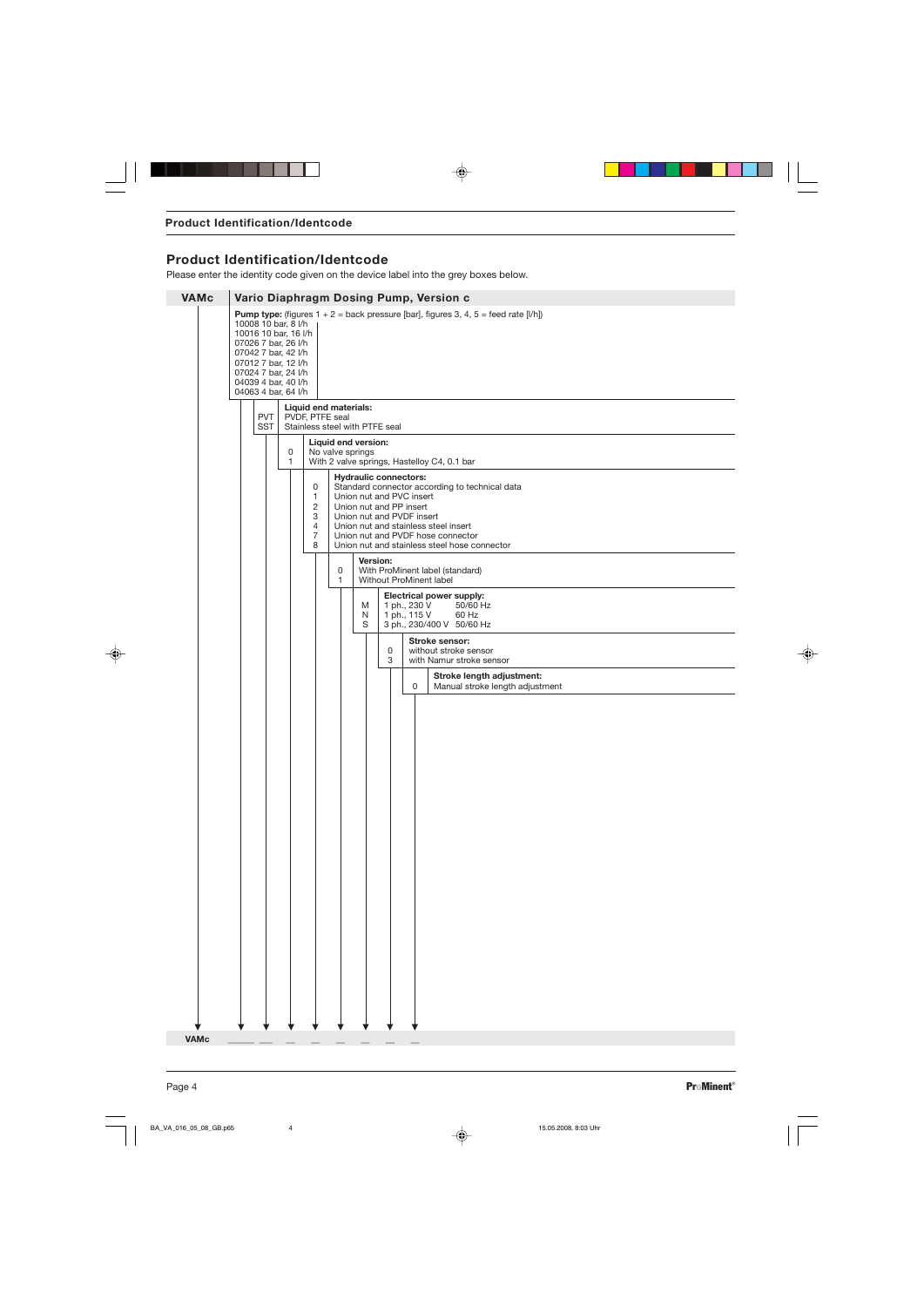# **1 Safety relevant instructions for ProMinent® metering pumps**

Safety precautions and important operating instructions are divided into classes and provided with symbols. Please familiarise yourself with the following designations and symbols.



## *WARNING*

**Describes a potentially dangerous situation. Could result in loss of life or serious injury if preventative measures are not taken.**



## *CAUTION*

**Describes a potentially dangerous situation. Could result in lesser injuries or damage to property if preventative measures are not taken.**



## *IMPORTANT*

**Describes a potentially threatening situation. Could result in damage to property if preventative measures are not taken.**

*NOTE*

**Guidelines are intended to make your work easier.**

## **1.1 General notes**

### **Correct use**

- The Vario must be used for liquids only!
- The Vario may be used only in compliance with the technical data and specifications given in the operating instructions!
- It is forbidden to use the Vario for any other purpose, or to modify it in any way!
- The Vario is not suitable for dosing gases or solids!
- The Vario must be used by trained and authorised personnel only!



### *CAUTION*

- **• Assembly of ProMinent® metering pumps with foreign parts which are not tested or recommended by ProMinent is not permissible and can lead to injury to persons or damage for which no responsibility is accepted!**
- **• Pumps must be accessible for operating and servicing at all times. Accesses must not be obstructed or blocked!**
- **• For servicing and repair work where dangerous or unknown dosing media are being used, first empty and flush out the liquid end! Observe the safety data sheets for the dosing liquid!**
- **• When metering dangerous or unknown liquids those working on the liquid ends must wear protective clothing (goggles, gloves, ...)!**
- **• The plug (item. 9 in Fig. 6, page 13) must be fitted during operation!**

### **Sound intensity level**

The sound intensity level is  $<$  70 dB (A)

at maximum stroke, maximum stroke rate, maximum back pressure (water) in accordance with: DIN EN 12639 (Metering Pump Noise Measurement)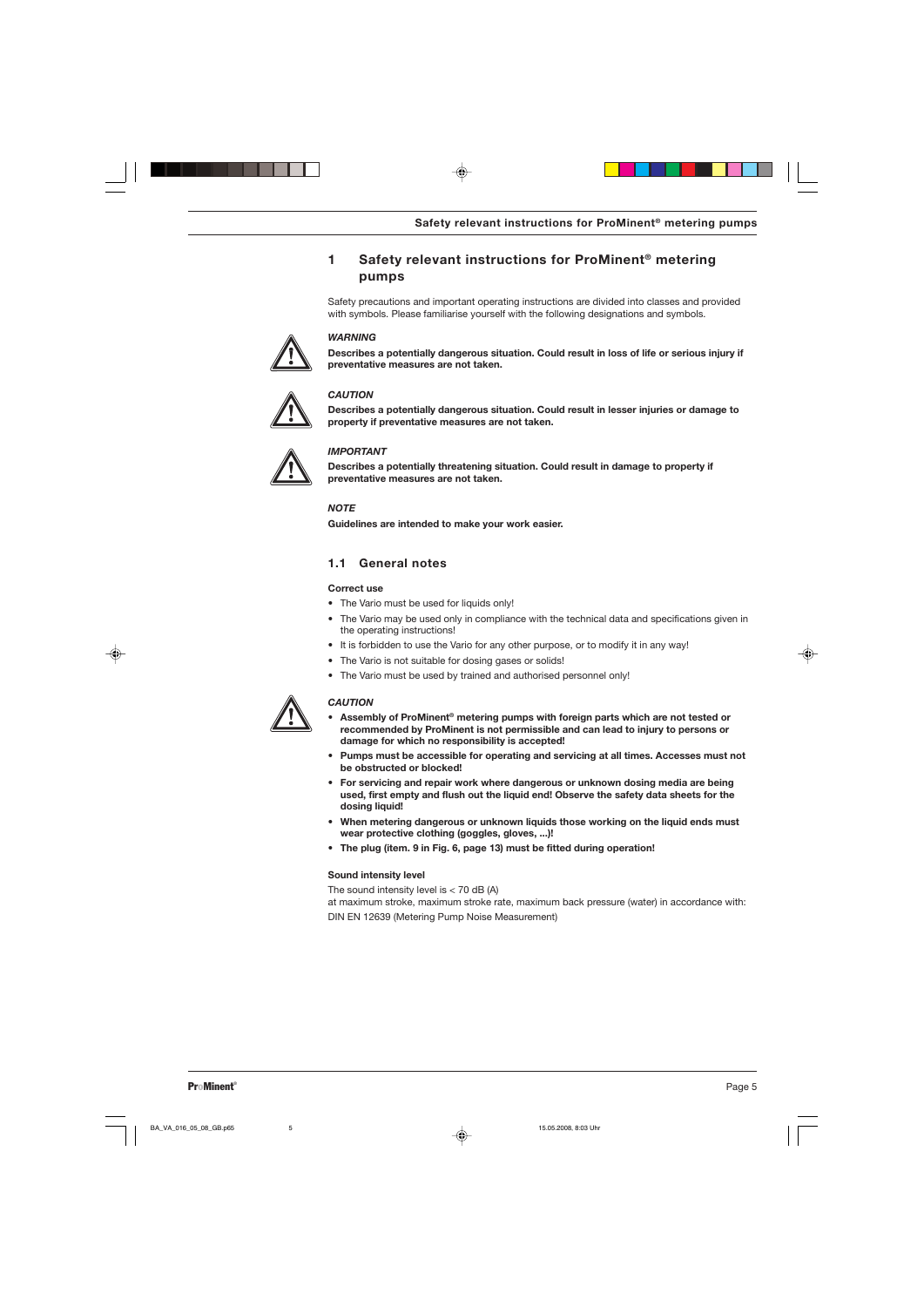## **1.2 Notes for installation, commissioning and operation**



## *CAUTION*

**• The metering pump may still contain residual water in the liquid end from testing in the factory.**

**In the case of media which must not come into contact with water, the liquid end must be cleared of all water before commissioning. To do this rotate the pump 180**° **and empty the liquid end and then flush from above through the intake connection using a suitable medium.**

**• When operating the metering pump against a closed isolator at the pressure end, the backpressure can reach several times the maximum permissible backpressure. This can cause the delivery line to burst!**

**To avoid this, a pressure relief valve is recommended which limits the backpressure!**



#### *IMPORTANT*

- **• Design the pressure lines so that pressure peaks on the discharge stroke do not exceed the maximum permissible pressure (fit a pressure relief valve if necessary)!**
- **• Adjustments to the stroke length should only be carried out with the pump running!**

#### *NOTE*

- **• The pump shall be secured in such a way that no vibration can occur! The valves of the liquid end must always be vertical to ensure correct operation!**
- **• Intake and delivery pipes must always be arranged such that strain-free connection to the liquid end is guaranteed!**
	- **Pipes shall be secured in such a way that no vibration can occur!**
- **• Use only the locking rings and hose fittings designed for the particular hose diameter and also use original hoses with the specified hose dimensions and wall thickness, otherwise the security of the connection is not guaranteed! Reductions in hose sizes are to be avoided!**
- **The permissible pressure stress of the hoses is to be observed.**
- **• When dosing extremely aggressive or dangerous media an arrangement which relieves back into the tank is advisable!**
	- **Moreover, an shut-off valve should be fitted on the pressure and suction sides!**

### **1.3 Notes on servicing and repair**



### *CAUTION*

- **• Metering pumps and their peripherals may only be serviced by expert and authorised persons!**
- **• When carrying out servicing or repairs where dangerous or unknown media are used, always flush the liquid end first!**
- **• When metering dangerous or unknown liquids, those working on the liquid end must wear protective clothing (goggles, gloves, ...)!**
- **• The pressure in the metering pipe must first be released before working on the pump. Always empty and flush the liquid end!**

**Observe the safety data sheets for the metering liquid!**



#### *WARNING*

- **• Isolate the supply cable or withdraw the mains plug before opening the pump. Check for freedom from voltage!**
- **Always secure the pump against unauthorised restarting during repair work!**
- **• Pumps which are used for dosing radioactive media must not be shipped!**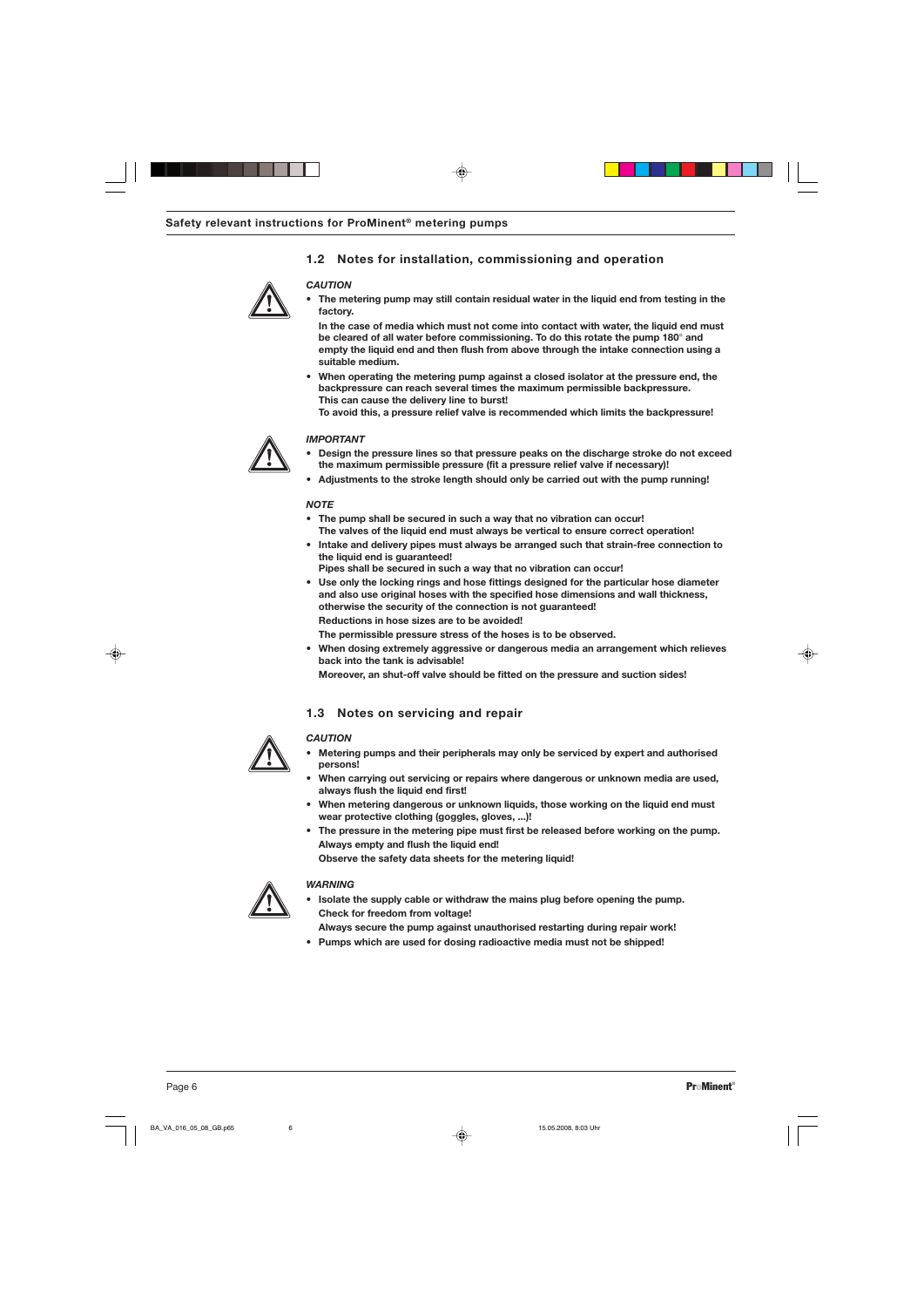**Only send the equipment for repair or maintenance in a cleaned condition and with the liquid end flushed. However, should any safety precautions be necessary even after careful draining and cleaning of the equipment, the required information must be listed in the Safety Declaration!**

*•* **The Safety Declaration forms part of the inspection/repair contract.**

**Maintenance or repair work will only be carried out if a Safety Declaration - correctly and fully completed by an authorised and qualified member of the Operator's staff - is available. A copy of the form is included in the "General operating instructions for ProMinent motor-driven dosing pumps and hydraulic accessories" or can be downloaded at www.prominent.com .**

## **2 Product Description**

## **2.1 Marking/Identification of pump type**

Each Vario metering pump shall be provided with an identification plate on the side of the foot.





The identity code and serial number shall be given in addition to the normal technical data. Both these numbers are to be used in all enquiries as they enable the type of metering pump to be clearly identified.

See page 4 for key to the identcodes.

Technical modifications reserved.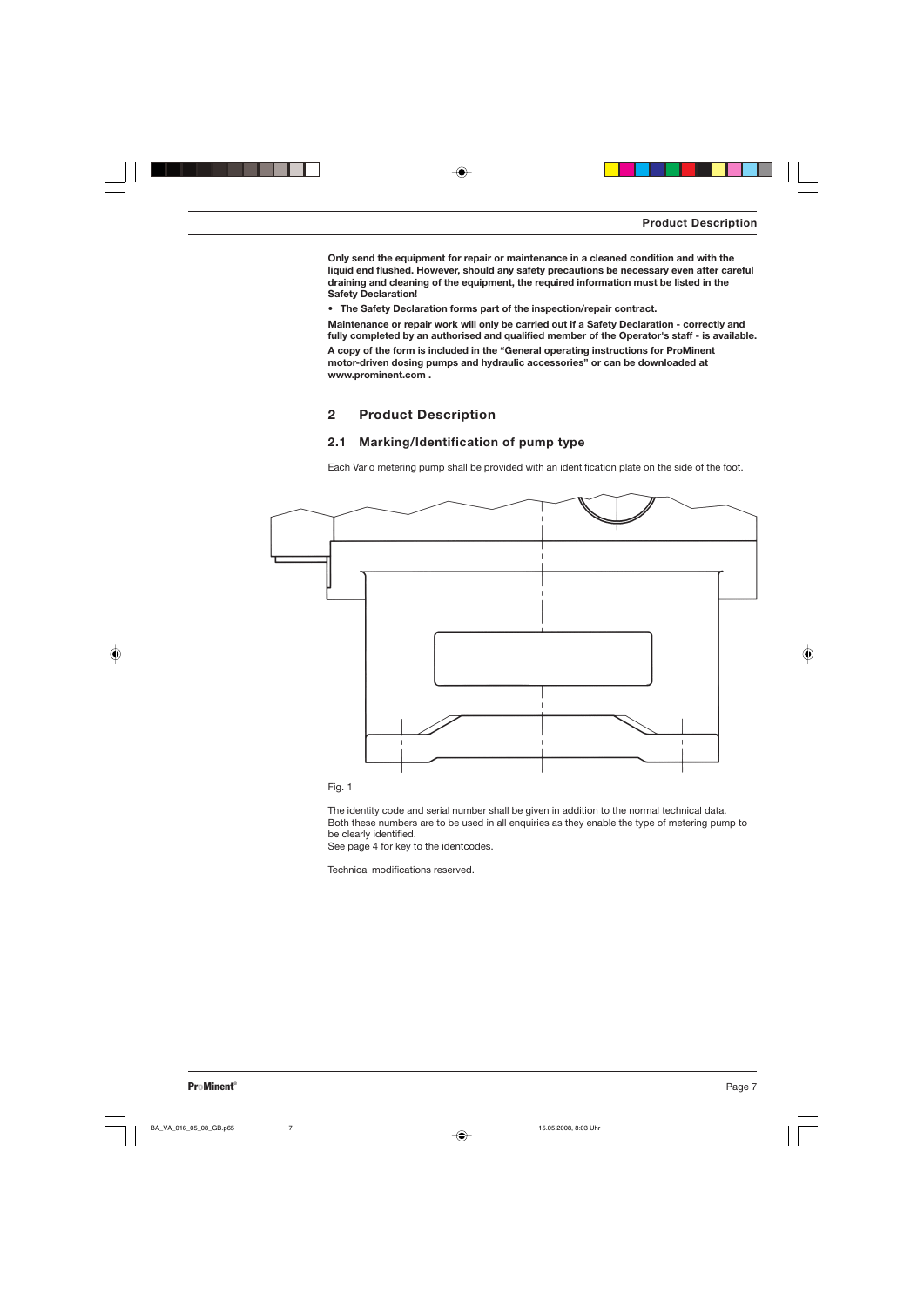## **2.2 Construction and functional description of drive unit**

The ProMinent® Vario is an oscillating displacement metering pump whose stroke length can be adjusted in steps of 1%. It is driven by a special custom built single phase AC motor or a standard three phase motor (1). Its drive rotation is reduced by the worm gearing (2) and transmitted via the eccentric roller (3) to the connecting rod (4) and therefore changed to an oscillating motion. A powerful return spring (5) holds the connecting rod against the eccentric roller to provide a return stroke. The length of the stroke is adjusted by using the stroke adjustment knob (6) and shaft (7) to limit the return stroke. The stroke is transmitted directly to the piston. In conjunction with the valves, this generates the pressure or vacuum in the liquid end which is necessary for delivery. The delivery flow is pulsating.



## **2.2.1 Diagram showing operation of stroke**

a) Stroke during max. b) with reduced stroke length number and length of strokes







## **2.3 Construction and functional description of diaphragm delivery unit**

The heart of the delivery unit is the DEVELOPAN® metering diaphragm (4). It hermetically seals the delivery chamber of the liquid end (2) and effects the displacement in the liquid end (2). The end washer (5) of chemically-resistant plastic separates the drive housing from the delivery part and protects the drive from corrosion in the event rupture of the diaphragm. The suction valve (1) and pressure valve (3) which are of identical construction, operate in conjunction with movement of the diaphragm to provide the delivery operation. The valve balls can be spring-loaded for metering viscous media.

The connecting dimensions of valves and liquid ends which are the same size but of different material are the same. The parts can be interchanged as required.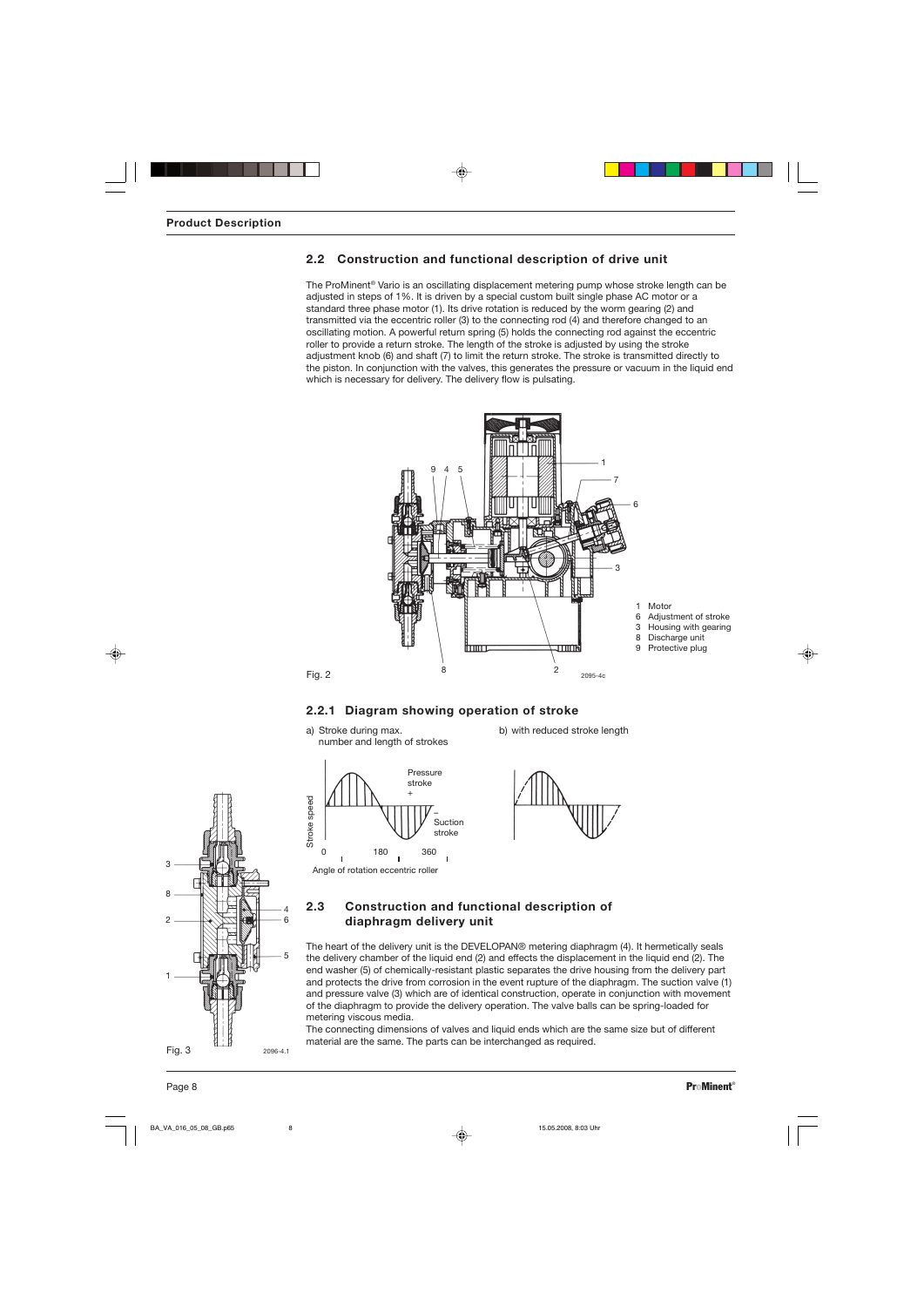## **2.4 The drive motor**

### **1-phase motor**

The client connects the equipment directly to the terminal box (see also section 5.3 technical data).

#### **Standard three-phase motor**

**Namur type stroke sensor**

The Vario is also optionally available with a 3-phase dual-wound motor. 3 ph., 23/240 V, 50/60 Hz. The client connects the equipment directly to the terminal box (see also section 5.3 Technical data).

| Material - stainless steel                   |                                                            |
|----------------------------------------------|------------------------------------------------------------|
| Switch aperture s <sub>n</sub> inset         | 1.5 mm flush<br>See figure above                           |
| <b>Electrical cabling:</b>                   | DC, two wire, as DIN 19 234 (NAMUR)                        |
| <b>Fixtures:</b>                             |                                                            |
| as DIN 19 234 (NAMUR)                        | NJ 1.5-8GM-N                                               |
| <b>Features:</b>                             |                                                            |
| Operating switch apertures s <sub>3</sub>    | $0 \le s_{a} \le 0.81 s_{n}$                               |
| Reduction factor at                          | V2A 0.85; Al 0.4; Cu 0.3                                   |
| Reproducibility R                            | $\leq 0.01$ mm                                             |
| Switch hysteresis H                          | approx 10 %                                                |
| Standard measurement plate                   |                                                            |
| 1 mm Fe                                      | 8 mm x 8 mm                                                |
| Operating voltage $U_{\rm B}$                | 5 bis 25 V DC                                              |
| Residual ripple                              | $\leq 5\%$                                                 |
| Switch frequency f                           | 5 kHz                                                      |
| <b>Electrical Data:</b>                      |                                                            |
| Standard voltage                             | 8 V DC (Ri approx. 1 k/ohm)                                |
| Individual inductivity                       | $20 \mu H$                                                 |
| Individual capacity                          | 16 <sub>nP</sub>                                           |
| Output/power uptake                          |                                                            |
| active surface free                          | ≤ 3 mA                                                     |
| active surface covered                       | $\leq 1$ mA                                                |
| <b>Mechanical Data:</b>                      |                                                            |
| Ambient temperature                          | 248 - 373 Kelvin<br>(-25 °C bis +100 °C)                   |
| Enclosure rating as DIN 40 050 IP 67         |                                                            |
| Permissible impact and<br>Oscillation stress | $b \le 30g$ , T $\le 11$ ms<br>$f \le 55$ Hz, $a \le 1$ mm |
| Connector                                    | 2 m, PVC-Kabel, 0,14 mm <sup>2</sup>                       |
| Standard symbol/connection:<br>N             | ВM<br>DC                                                   |

BU

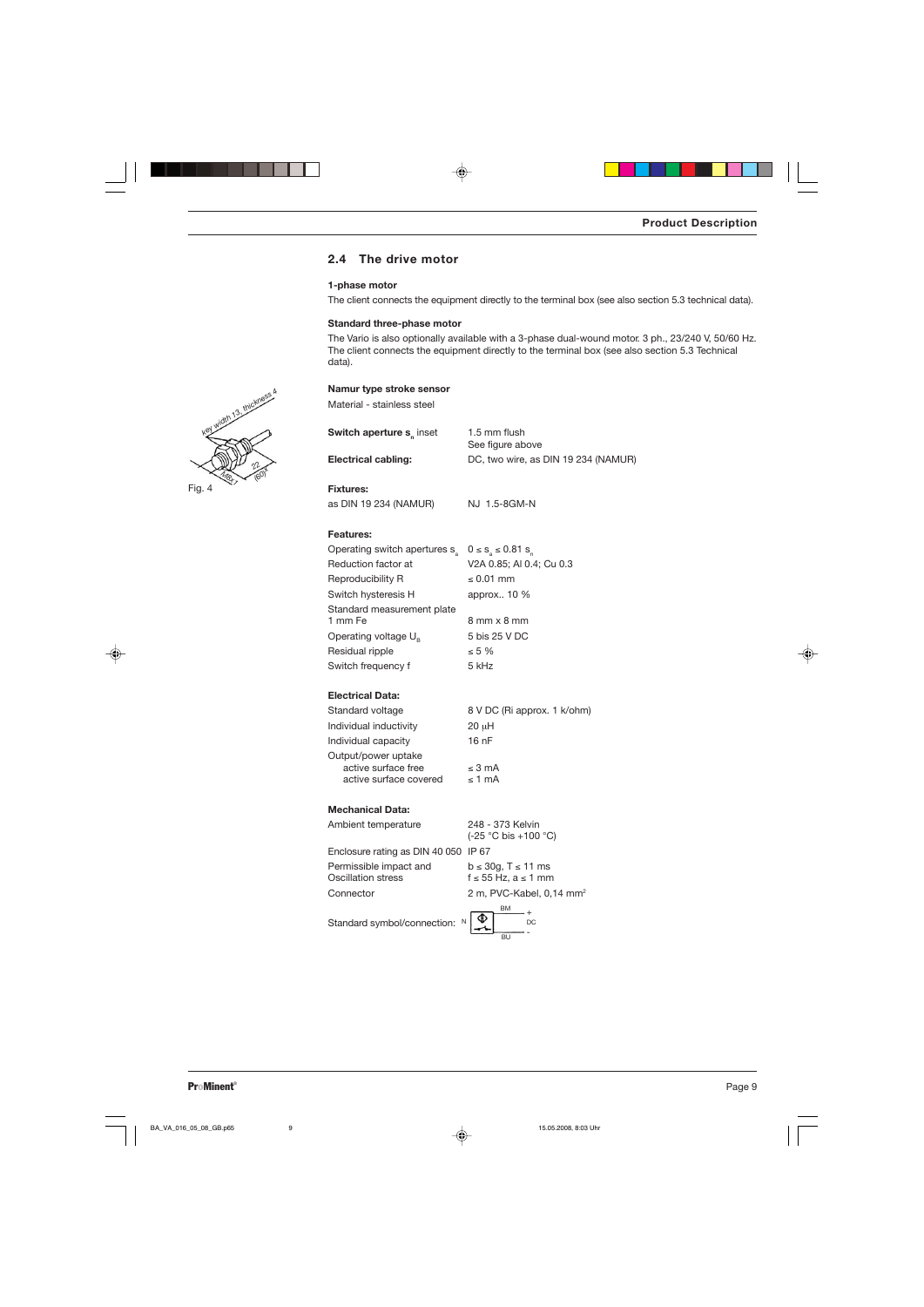# **3 Commissioning**

## **3.1 General notes**

The pulsating operation of the ProMinent® Vario as an oscillating displacement metering pump causes high pressure differences in the pipes on each discharge stroke. If these pressure differences are too great because of unsatisfactory lines, it can lead to high metering errors or to failure of the metering pump. When dosing very viscous media or where the metering lines are very long, a larger internal diameter for the pipe should be chosen if necessary and/or a compressed air chamber or diaphragm pulsation damper should be fitted.

## *CAUTION*

- **• Check that the materials used can withstand the chemicals which are being metered (refer to ProMinent**® **Resistance List in the Product Catalogue).**
- **• The safety notes in Chapter 1 must be observed.**

## **3.2 Installing and connecting**

- The metering pump must be installed vertically with its base on a horizontal support.
- The intake and delivery lines shall be laid in such a way that the coupling to the liquid end is free of mechanical strain.
- The pumps and pipes shall be secured so that no vibration can occur.
- The pipes shall be attached in such a way that the pump and liquid end can be moved sideways if necessary.
- When metering extremely aggressive or dangerous media it is advisable to have a relief back to the tank and to have an isolating valve on both the delivery and intake side.
- If the installation instructions are complied with and the stroke length is greater than 30%, a reproducible metering accuracy of more than  $\pm$  2% is obtained.

#### **Delivery line**

- The delivery line shall be designed in such a manner that pressure peaks on the discharge stroke do not exceed the maximum permissible operating pressure.
- To protect against overload, a pressure relief valve with a return to the feed tank is to be provided on the pressure side.
- A pressure relief valve shall always be fitted in conjunction with a compressed air chamber or pulsation damper.

## *CAUTION:*

**• Motorised metering pumps may under certain circumstances work against a substantially increased operating pressure for short periods without the electrical safety devices responding.**

**For this reason the maximum permissible operating pressure must be complied with to protect against accidents and premature wear.**

#### **Intake line**

- The intake line must always be laid vertically.
- It should be as short as possible.
- It shall be dimensioned with regard to cross-section and length such that vacuum which occurs on suction does not reach the vapour pressure of the medium to be metered.
- Curves should be used where possible instead of angles for bends.
- Excessive vacuum on the intake side leads in extreme cases to a break in the column of liquid or to an incomplete return stroke (the return stroke can no longer be detected at the stroke adjusting knob).
- The product  $h \cdot rh$ o shall not exceed the specified maximum suction head.  $h =$  geodetic height

rho = density

e.g.:  $h = 2 m$  rho = 1.48  $2 \cdot 1.48 = 2.96$  mWS (mWG)

For details of the suction head refer to Chapter 5.1, page 15 "Performance data".

- It must also be guaranteed that no overload of the drive unit occurs on the suction side. Where there is a positive suction head the above limits shall be observed.
- The suction line shall be dimensioned such that no overload occurs at the end of the suction stroke due to mass lag.

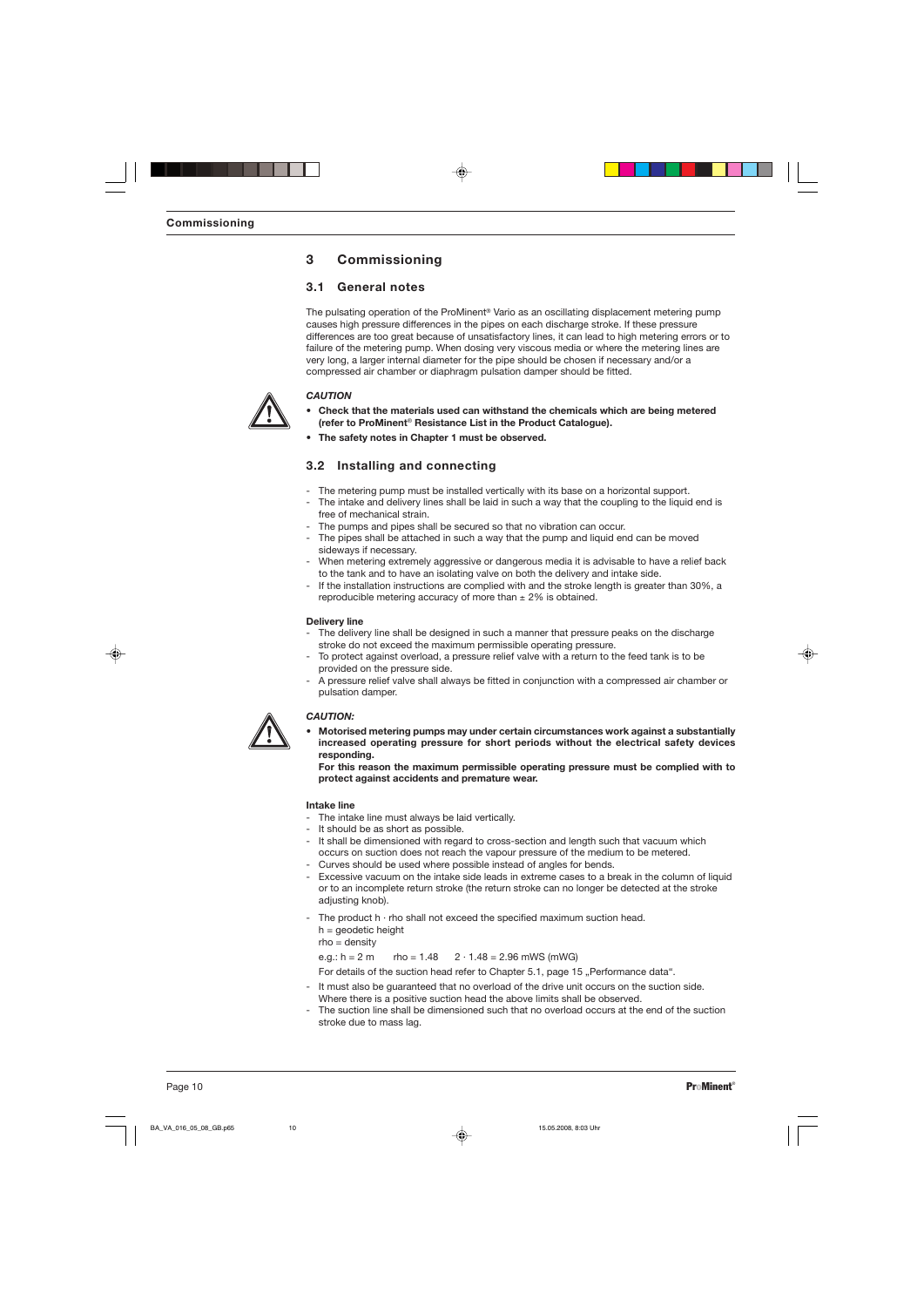#### **Pipe calculations**

The necessary lines can be calculated in accordance with the "Calculations of metering lines" instructions.

When submitting all necessary data in accordance with technical information sheet "Data for discharge line calculation" (see "General Operating Instructions Manual ProMinent® Motor Driven Metering Pumps and Hydraulic Accessories") the discharge line can be tested at short notice in the plant free of charge.

## **3.3 Commissioning**

- Check correct installation in accordance with the aforementioned points and installation notes.
- Bleed the pressure side. Switch on the pump and allow to operate at maximum stroke length until the liquid end is charged. Switch off the pump.
- Close the bleed on the pressure side, if necessary open the shut off valve in the discharge line and allow the pump to operate.
- Check the response pressure of the pressure relief valve.
- Set the required meter rate in accordance with the "Meter rate relative to stroke length" diagram.
- Check the meter rate and correct if necessary.

#### **Diagram for setting the meter rate**











**Setting the stroke length**



 $\mathbf 0$ փողը गाग्गा ⋔ 15  $\overline{20}$  $30<sup>2</sup>$  $35$ 25



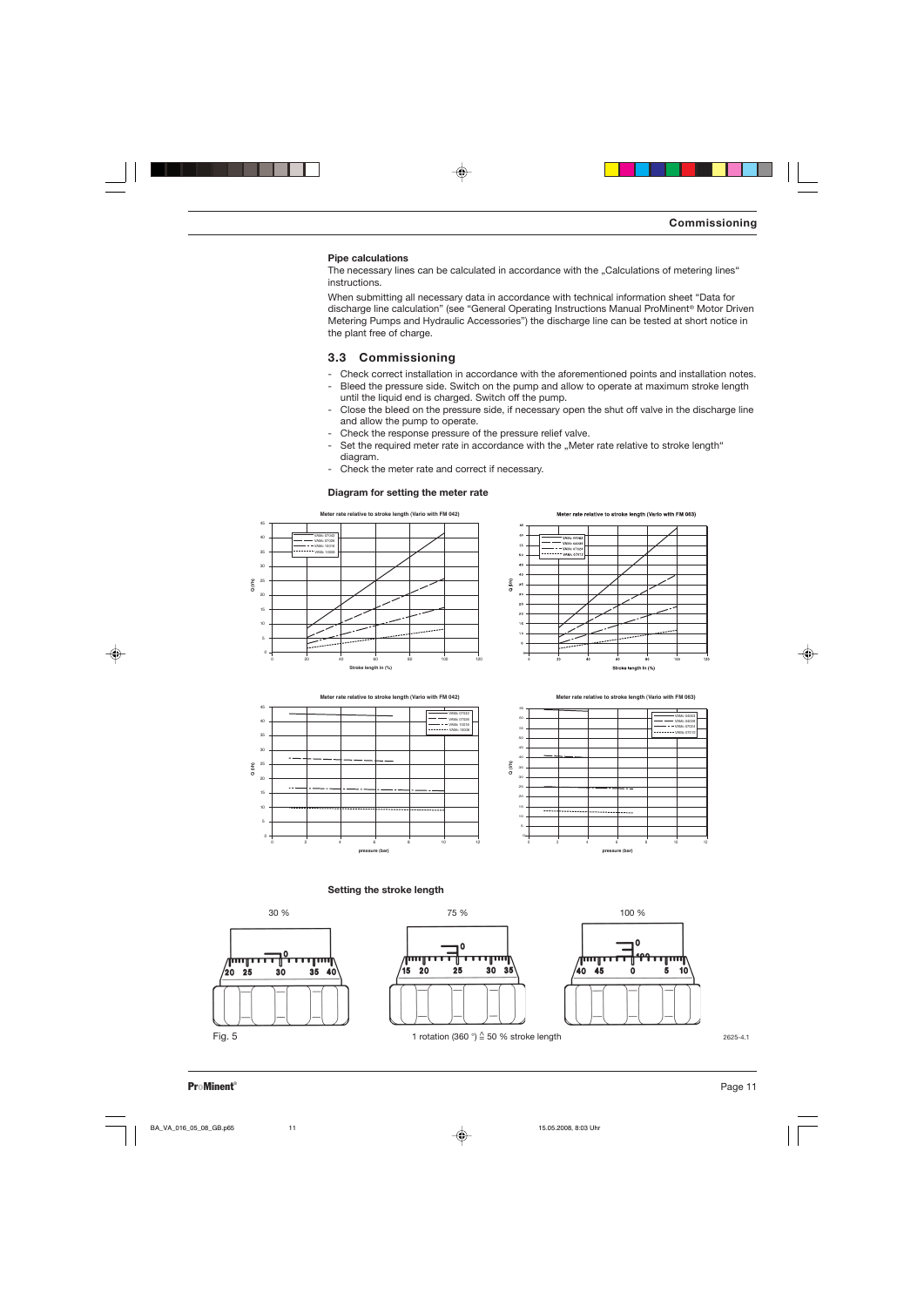| Symptom                                                                  | Possible cause                                              | Remedy                                                     |
|--------------------------------------------------------------------------|-------------------------------------------------------------|------------------------------------------------------------|
| - Metering pumps does not suck<br>(on commissioning)                     | - Suction head too high                                     | - Install pump closing to feed tank                        |
|                                                                          | Back pressure in the injection line<br>٠<br>(pressure side) | - Remove backpressure,<br>(e.g. via bypass line)           |
| - No metering even though the drive is<br>running (after long operation) | - Stroke setting 0%                                         | - Increase stroke length $(\Rightarrow 100\%)$             |
|                                                                          | - Feed tank empty                                           | - Replenish metering medium and restart<br>system          |
|                                                                          | - Gas bubble in intake line and liquid<br>end               | - Bleed intake line, check for leaks and<br>restart system |
| - Leakage of metering liquid at the leak<br>outlet of the liquid end     | - Defective diaphragm                                       | - Replace diaphragm (refer to Chapter 4.2)                 |
| - Loss of metering performance<br>(after long operation)                 | - Defective wear parts in the valves                        | - Replace<br>(refer to Chapter 4.2)                        |
|                                                                          | - Deposits in the valves                                    | - Clean or replace valve parts<br>(refer to Chapter 4.2)   |

# **3.4 Troubleshooting**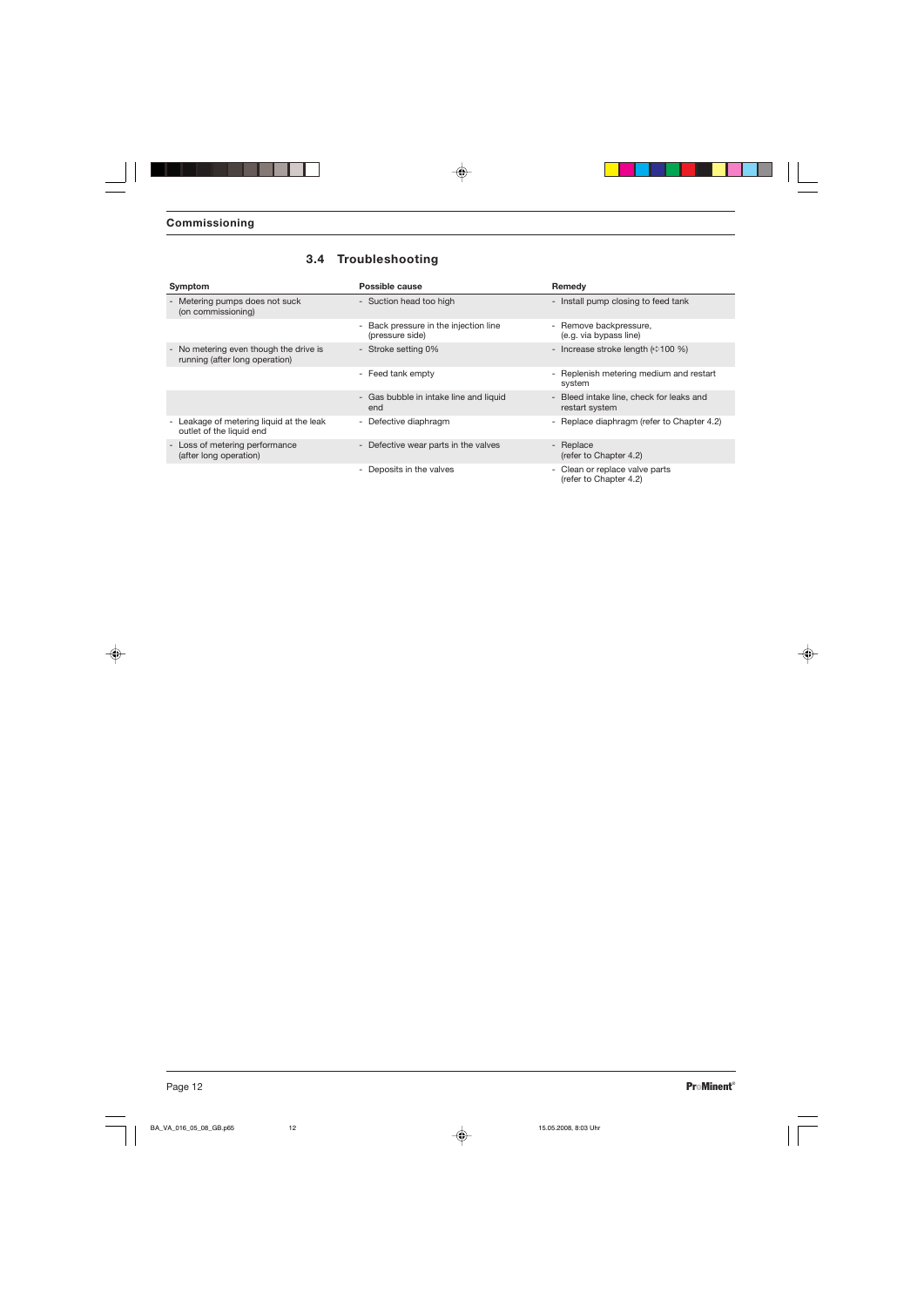## **4 Servicing/Maintenance**

### *CAUTION:*

- **• Repairs to electrical equipment may only be carried by qualified electricians. Serious danger can arise to the user due to incorrect repairs. Repaired electrical equipment must be subjected to a function and safety inspection in accordance with the valid regulations of the consumer country.**
- **• The safety precautions given in Chapter 1 must be complied with.**

## **4.1 General servicing notes**

- The servicing of Vario metering pumps is limited to checking the metering line and checking for leaks.
- The gearing is lubricated for life by packing with grease.
- (Type 1: Klüber ISOFLEX Topas NB 5051), capacity 24 ml).
- Spare parts are given in the accompanying spare parts list.
- The individual parts given in the spare parts list are regarded as wear parts.

## **4.2 Replacement of wear parts**

#### **Replacement of diaphragm**

Flush the line (in the case dangerous media wear protective gloves and goggles). Set the stroke length to zero when the pump is running. Switch off the pump and prevent it from being switched on again. Unscrew priming (1) and discharge connector (3). Remove the plug (9)

from the lantern. Slacken the 4 screws on the pump head (2) and withdraw approx. 5 mm from the screw holes but leave them in the liquid end. Then lightly twist the liquid end unit to the left to slacken the 4 diaphragm (4) on the push rod (6) and unscrew (if necessary insert a suitable single-head eng. 6 wrench through the opening for the plug (9) to hold the push rod (6) still). Clean the seal faces. Place a new diaphragm in the top plate (5) and position the pump head (2) so that the suction connector (1) is above the vent hole of the top plate (5). Insert screws and screw the diaphragm clockwise onto the push rod (6). Tighten by hand. Switch on the pump, set the stroke length to 100 % and turn liquid end to the right while the pump is running until the suction connector (1) is pointing vertically downwards. Disconnect the pump from the mains power supply so that the push rod (6) comes to a halt near the rear limit position

Then screw in screws and tighten alternately to 4.5 ... 5.0 Nm. Push plug (9) back into the opening. Connect priming- (1) and discharge connector (3). Check the pump for tightness at 2096-4c maximum back pressure.

### *IMPORTANT*

#### **Check the tightening torque of the liquid end screws after 24 h in operation!**

Tightening torque for liquid end screws: 4.5 ... 5.0 Nm (for all sizes).



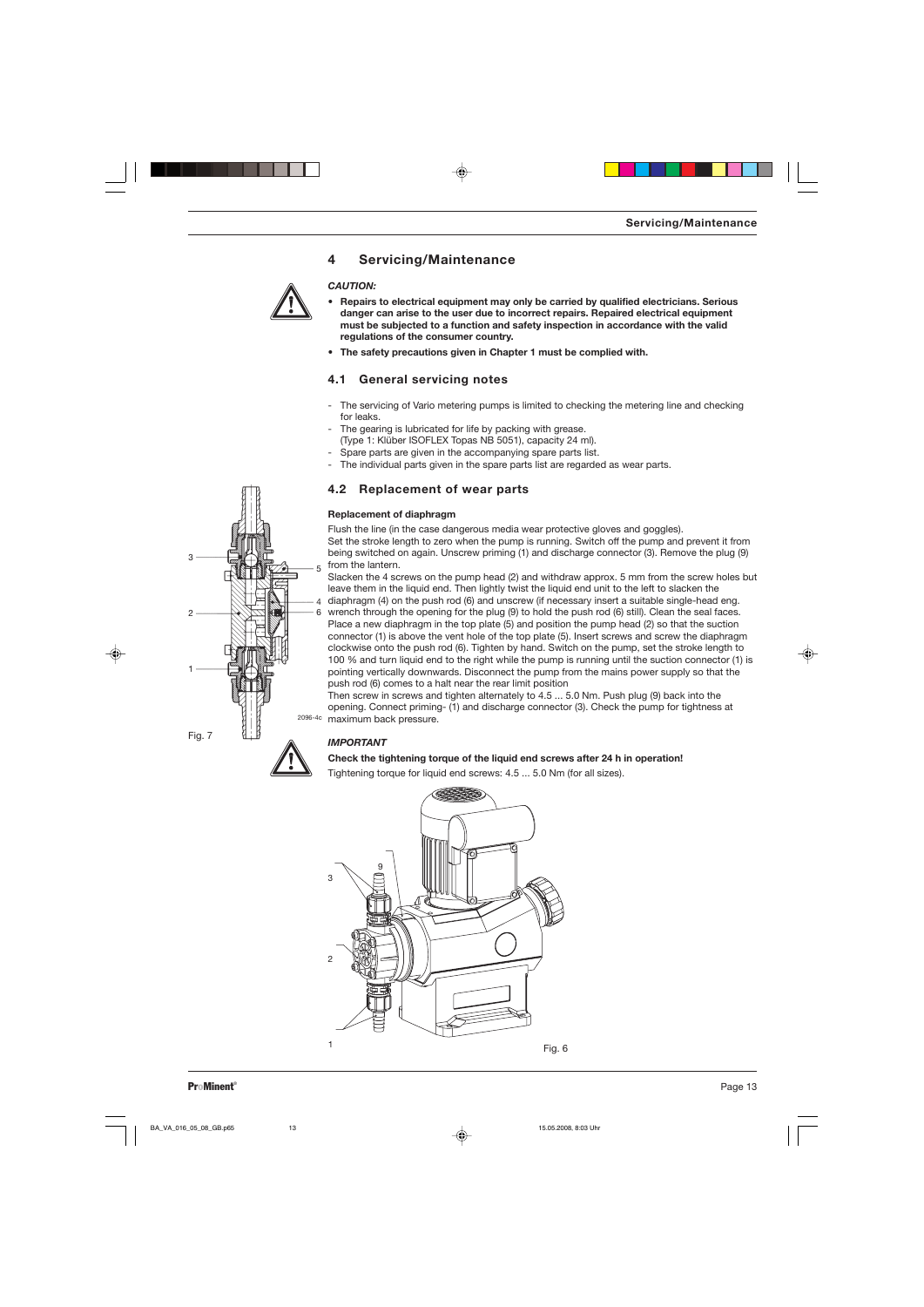#### **Replacement of valve parts**

Flush the line (in the case of dangerous media wear protective gloves, goggles, ...). Switch off the pump and disconnect from the mains. Slacken the connecting unions. Unscrew valve (1) and remove. Where the "valve assembly" is being changed clean the sealing surfaces and fit the new valve and seal in place and tighten. Connect up. Switch on the pump and check the connections for leaks.

If the internal parts of the valves are being exchanged, unscrew and remove the valve and slacken the valve seat bush using a special tool and unscrew. Replace the parts as necessary and reassemble in reverse order. Clean the sealing faces. Continue as before.

## **4.3 Disposal of old parts**

### *WARNING*

**• Spring under pressure!**

- **Ensure that the return spring (pos. 5, section 2.2) is held under strong mechanical pressure when dismantling the pump.**
- **• For disposal please observe all locally applicable directives!**

## **4.4 Spare parts set**

The spare parts kit contains all components required for maintenance of liquid ends.

#### **PVT Version**

- 1 pump diaphragm
- 1 suction valve compl.
- 1 discharge valve compl.
- 2 valve balls
- 1 set of seals (jacket rings, ball seat discs)

#### **SST Version**

- 1 pump diaphragm
- 2 valve balls
- 1 set of seals (jacket rings, flat seals, ball seat)



### **Vario Spare Parts Kit**

| <b>PVT</b>              | 1003641                                                                    |
|-------------------------|----------------------------------------------------------------------------|
| SST                     | 910751                                                                     |
| SST (with 2 valve sets) | 910750                                                                     |
|                         | (Applies to identity code: Type VAMc 10008, 10016, 07026, 07042) Order No. |

| (Applies to identity code: Type VAMc 07012, 07024, 04039, 04063) Order No. |                         |         |
|----------------------------------------------------------------------------|-------------------------|---------|
| Liquid end FM 063 - DN 10                                                  | <b>PVT</b>              | 1003642 |
|                                                                            | SST                     | 910756  |
|                                                                            | SST (with 2 valve sets) | 910755  |

| pk_2_002 |  |  |
|----------|--|--|

| Pump diaphragms                                        | Order No. |
|--------------------------------------------------------|-----------|
| Vario with FM 042 Type VAMc 10008, 10016, 07026, 07042 | 811458    |
| <b>FM 063</b> Type VAMc 07012, 07024, 04039, 04063     | 811459    |

Fig. 8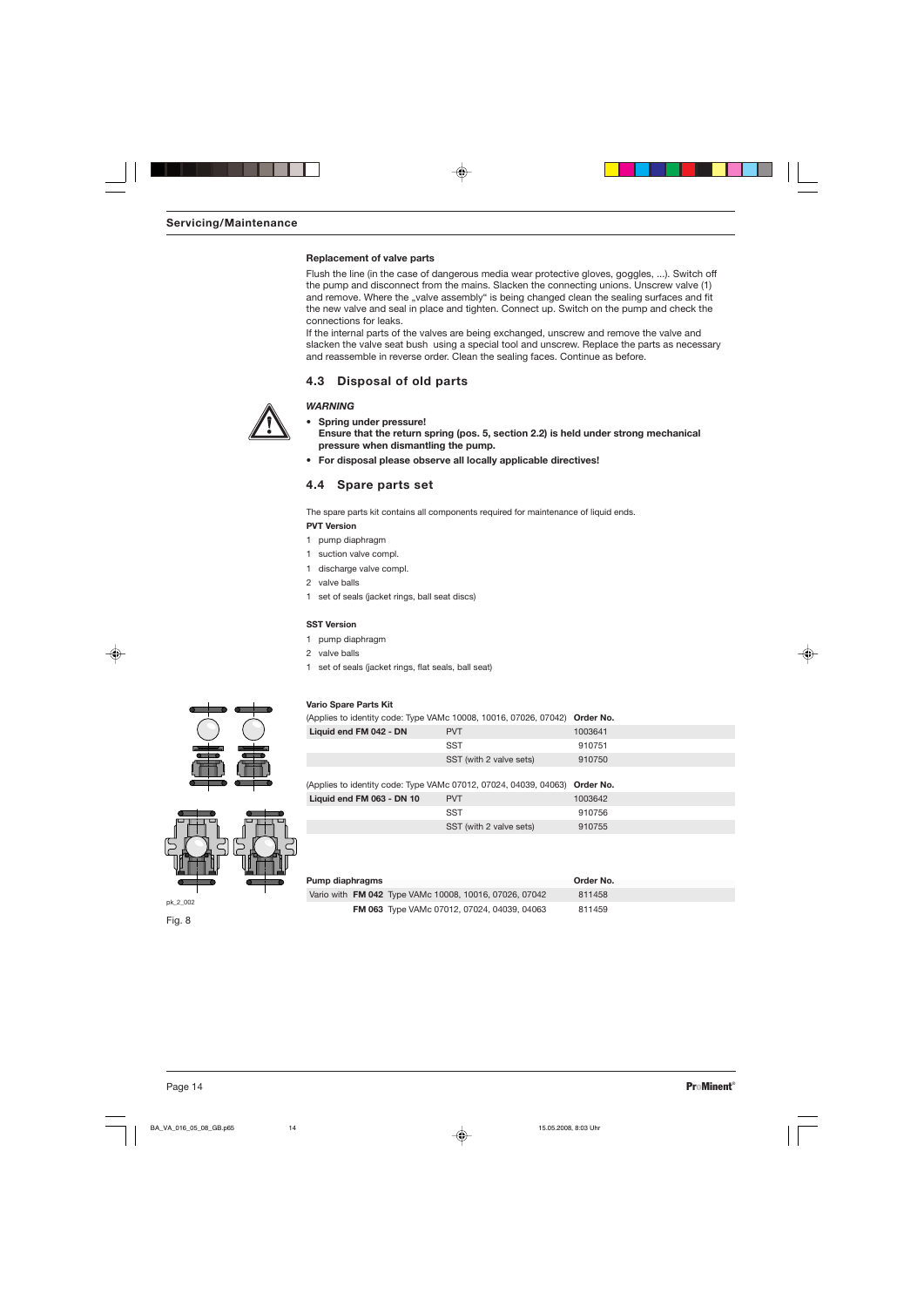# **5 Technical Data**



*WARNING*

Only for modified version: Please observe the "Supplement for modified version" at the end **of the section!**

**It replaces and supplements the technical data!**

## **5.1 Performance data**

|                           | at 50 Hz                                     |      |               |                         | at 60 Hz                                     |             |                         |                 |                                                 |                                            |                    |
|---------------------------|----------------------------------------------|------|---------------|-------------------------|----------------------------------------------|-------------|-------------------------|-----------------|-------------------------------------------------|--------------------------------------------|--------------------|
|                           | Pump<br>Capacity at<br>Max. Back<br>Pressure |      |               | Max.<br>Stroke<br>Freq. | Pump<br>Capacity at<br>Max. Back<br>Pressure |             | Max.<br>Stroke<br>Freq. | Suction<br>Lift | Perm.<br>Admiss.<br>Pressure<br>Suction<br>Side | Connector<br>Suction/<br>Discharge<br>Side | Shipping<br>Weight |
| <b>Pump Type</b><br>Vario | bar                                          | I/h  | ml/<br>stroke | strokes/<br>min.        | psi                                          | I/h/gph     | strokes/<br>min.        | mWG             | bar                                             | G - DN                                     | kg                 |
| 10008                     | 10                                           | 8.0  | 3.6           | 38                      | 145                                          | 9.6 / 2.5   | 45                      | $\overline{7}$  | 2.8                                             | $3/4 - 10$                                 | $6.0 / 7.2^*$      |
| 10016                     | 10                                           | 16.0 | 3.6           | 77                      | 145                                          | 19.2 / 5.1  | 92                      | 7               | 2.8                                             | $3/4 - 10$                                 | $6.0 / 7.2*$       |
| 07026                     | $\overline{7}$                               | 26.0 | 3.6           | 120                     | 102                                          | 31.2 / 8.2  | 144                     | $\overline{7}$  | 2.8                                             | $3/4 - 10$                                 | $6.0 / 7.2^*$      |
| 07042                     | $\overline{7}$                               | 42.0 | 3.6           | 192                     | 102                                          | 50.4 / 13.3 | 230                     | $\overline{7}$  | 2.8                                             | $3/4 - 10$                                 | $6.0 / 7.2*$       |
| 07012                     | $\overline{7}$                               | 12.0 | 5.4           | 38                      | 102                                          | 14.4 / 3.6  | 92                      | 6               | 1.7                                             | $3/4 - 10$                                 | $6.0 / 7.2^*$      |
| 07024                     | $\overline{7}$                               | 24.0 | 5.4           | 77                      | 102                                          | 28.8 / 7.6  | 92                      | 6               | 1.7                                             | $3/4 - 10$                                 | $6.0 / 7.2*$       |
| 04039                     | $\overline{4}$                               | 40.0 | 5.4           | 120                     | 58                                           | 48.0 / 12.7 | 144                     | 6               | 1.7                                             | $3/4 - 10$                                 | $6.0 / 7.2^*$      |
| 04063                     | $\overline{4}$                               | 64.0 | 5.4           | 192                     | 58                                           | 76.8 / 20.3 | 230                     | 6               | 1.7                                             | $3/4 - 10$                                 | $6.0 / 7.2*$       |

\* Data for SST version

## **Materials In Contact With Chemicals**

|            | <b>Liquid End</b>        | <b>Suction/Discharge</b> | <b>Seals</b> | <b>Valve Balls</b> | <b>Valve Seat</b> | <b>Standard connector</b> |
|------------|--------------------------|--------------------------|--------------|--------------------|-------------------|---------------------------|
| <b>PVT</b> | PVDF (Polyvinylfluoride) | <b>PVDF</b>              | <b>PTFE</b>  | ceramic            | <b>PTFE</b>       | choice, see identcode     |
| <b>SST</b> | stainless steel          | stainless steel          | <b>PTFE</b>  | stainless steel    | PTFF              | choice, see identcode     |
|            | no. 1.4571               | no. 1.4581               |              | no. 1.4404         |                   |                           |

DEVELOPAN® pump diaphragm with PTFE coating.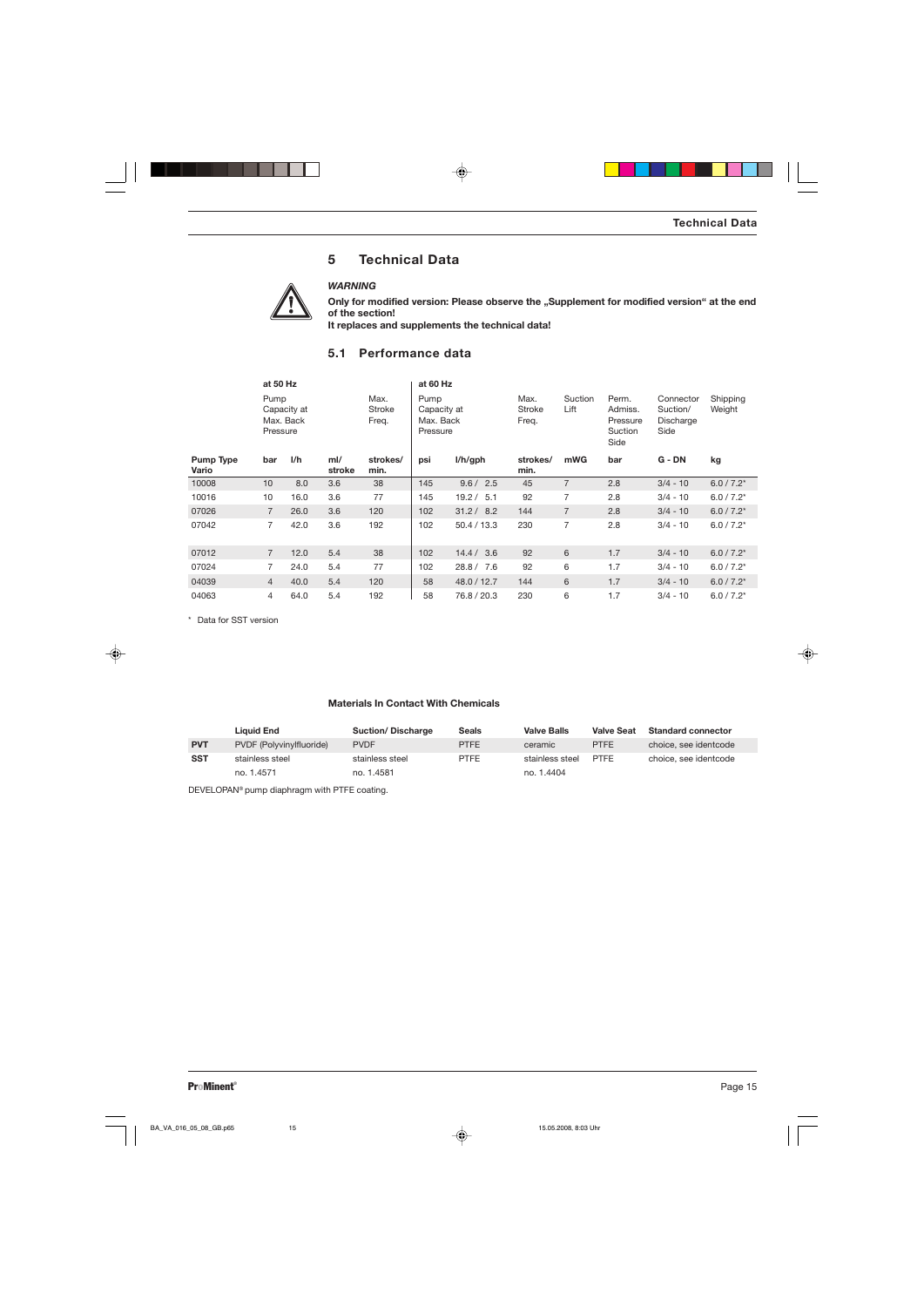



Fig. 9

**Dimensions Vario C (in mm)**

| <b>Material version</b> |     | R   | С   |
|-------------------------|-----|-----|-----|
| PVT.                    | 194 | 147 | 305 |
| SST                     | 192 | 143 | 300 |

## **Temperature details**

| Admissible storage temperature: | $-10$ to +50 °C   |
|---------------------------------|-------------------|
| Admissible ambient temperature: | $-10$ to $+40$ °C |

Temperature resistance of the material versions:

| Material,  | long term, at max.<br>back pressure | short term, max. 15 min<br>at max. 2 bar |
|------------|-------------------------------------|------------------------------------------|
| <b>PVT</b> | $50^{\circ}$ C                      | $100\,^{\circ}\mathrm{C}$                |
| <b>SST</b> | $50^{\circ}$ C                      | 120 $^{\circ}$ C                         |

Short term higher temperatures (see above) are admissible e.g. for sterilization or flushing with hot water

#### **Climate**

Admissible humidity: 92 % vol. humidity, non condensing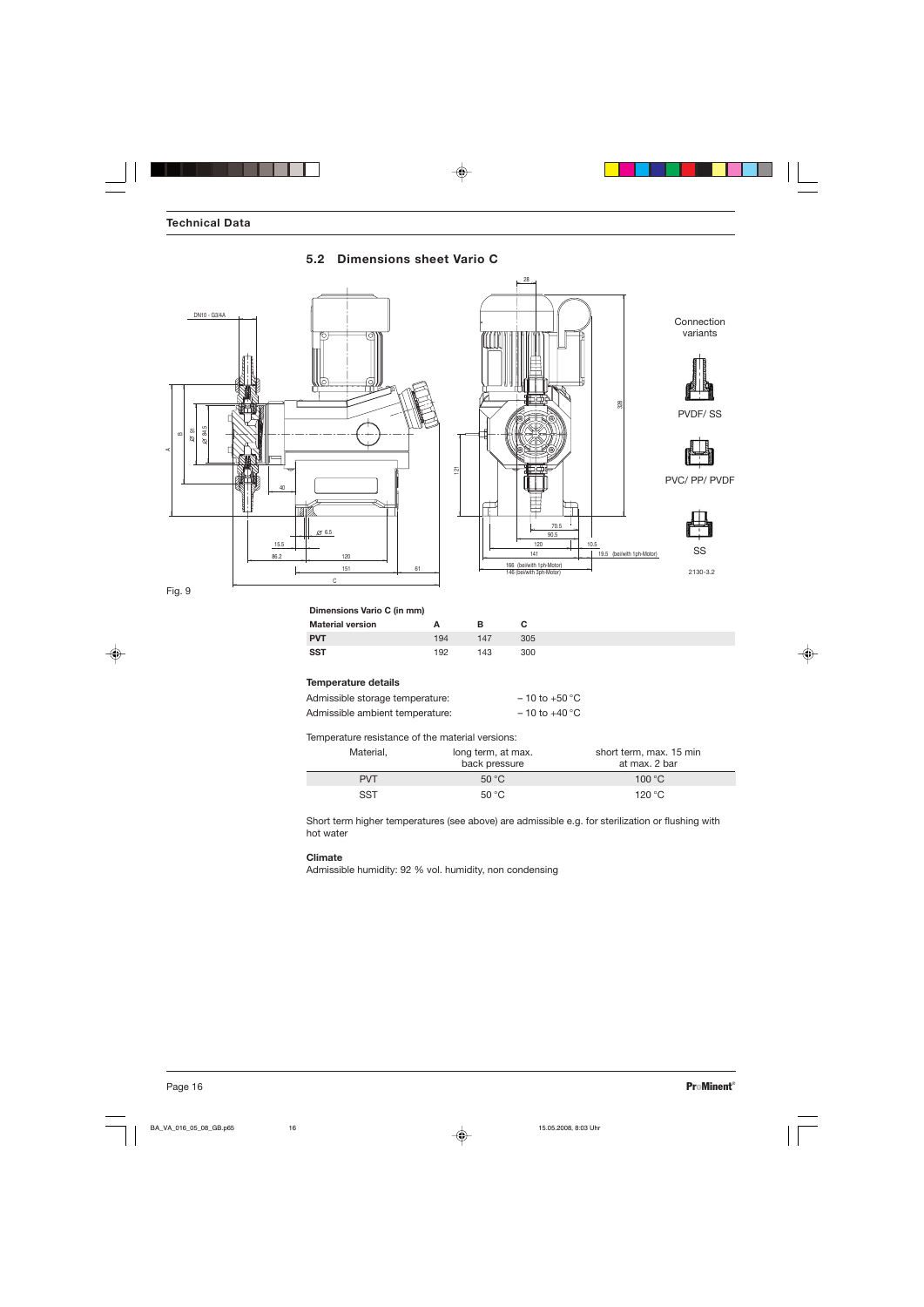**Supplement for modified version:** (Identity code item "Version": "M-modified")

[Affix sticker with modified data here!]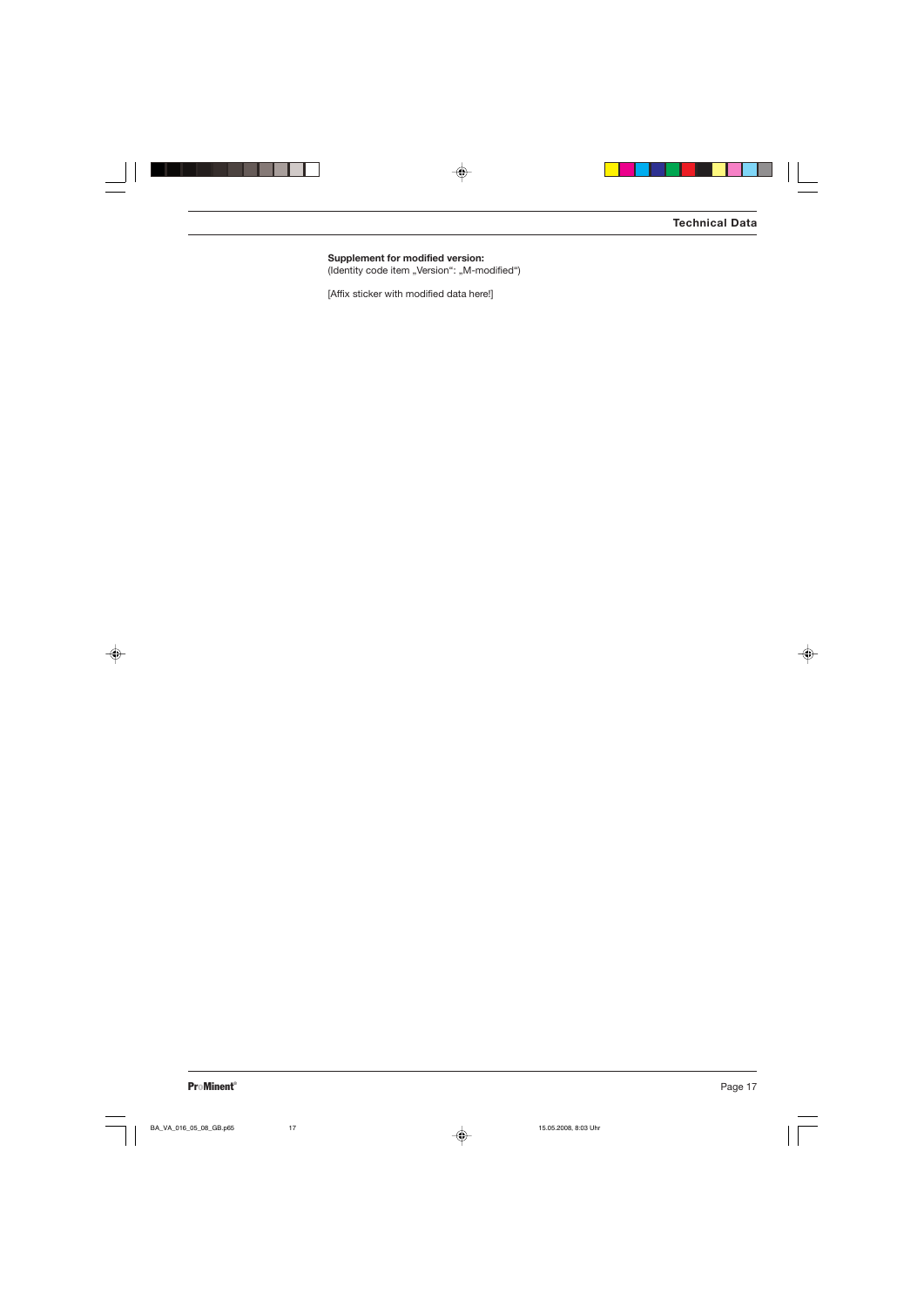## **5.3 Motor data sheets**

| <b>Bestell Nr.</b><br>order no. / no. de commande                                                                                             | 1021378                         | <b>Hersteller</b><br>producer / producteur                                                                                                                                                                                                                                                                                                                                                                                              | <b>ATB</b>         |                      |
|-----------------------------------------------------------------------------------------------------------------------------------------------|---------------------------------|-----------------------------------------------------------------------------------------------------------------------------------------------------------------------------------------------------------------------------------------------------------------------------------------------------------------------------------------------------------------------------------------------------------------------------------------|--------------------|----------------------|
| Motor-Typ<br>motor type<br>type du moteur                                                                                                     | RBF0,09/2-71RQ                  | Leistungsfaktor<br>power factor<br>facteur de puissance                                                                                                                                                                                                                                                                                                                                                                                 | 0,78/0,80          |                      |
| <b>Maschinenart</b><br>type of machine<br>désignation                                                                                         | 3-Ph. Motor                     | Wirkungsgrad<br>efficiency<br>rendement                                                                                                                                                                                                                                                                                                                                                                                                 | 65%                |                      |
| <b>Schutzart</b><br>degree of protection<br>degré de protection                                                                               | <b>IP55</b>                     | Bemessungsfrequenz<br>rated frequency<br>fréquence nominale                                                                                                                                                                                                                                                                                                                                                                             | 50/60 Hz           |                      |
| <b>Bauform</b><br>mounting<br>construction                                                                                                    | <b>IMV18</b>                    | Bemessungsdrehzahl<br>rated speed<br>vitesse nominale                                                                                                                                                                                                                                                                                                                                                                                   | 2790/3350          | U/min<br>rpm<br>t/mn |
| Bemessungsleistung<br>rated output<br>puissance nominale                                                                                      | 0,07 kW                         | Wärmeklasse<br>temperature class<br>class d'isolement                                                                                                                                                                                                                                                                                                                                                                                   | F                  |                      |
| Bemessungsspannung<br>rated voltage<br>tension nominale                                                                                       | $\lambda / \Delta$<br>400/230 V | Anzugsstrom<br>starting current<br>courant de démarrage                                                                                                                                                                                                                                                                                                                                                                                 | 4,4/4,6            | fach<br>fold<br>fois |
| Bemessungsstrom<br>rated current<br>courant nominale                                                                                          | 0,20/0,35 A<br>0,19/0,33 A      | Anzugsmoment<br>starting torque<br>couple de démarrge                                                                                                                                                                                                                                                                                                                                                                                   | 2,8/2,6            | fach<br>fold<br>fois |
| Geprüft nach<br>tested in acc. with<br>contrôlé selon                                                                                         | <b>DIN EN 60034</b>             | Kippmoment<br>pull-out torque<br>couple de décrochage                                                                                                                                                                                                                                                                                                                                                                                   | 3,0/2,8            | fach<br>fold<br>fois |
| PTB Nr.                                                                                                                                       |                                 | Umgebungstemperatur<br>ambient temperature<br>température ambiante                                                                                                                                                                                                                                                                                                                                                                      | 40 °C              |                      |
| <b>Ex-Schutzklasse</b><br>ex-protective system                                                                                                |                                 | <b>Schaltung</b><br>connection<br>branchement                                                                                                                                                                                                                                                                                                                                                                                           | $\lambda / \Delta$ |                      |
| Anmerkung<br>comments<br>observation                                                                                                          |                                 |                                                                                                                                                                                                                                                                                                                                                                                                                                         |                    |                      |
| <b>ProMinent</b>                                                                                                                              |                                 |                                                                                                                                                                                                                                                                                                                                                                                                                                         |                    |                      |
| Pumpentyp                                                                                                                                     | $VAMc$ <sub>____</sub> _S__     |                                                                                                                                                                                                                                                                                                                                                                                                                                         |                    |                      |
| au descriptif du fabricant des moteurs. Les données techniques des moteurs similaires chez d'autres fabricants varient très peu. Données sont |                                 | Die Daten entsprechen den Angaben der Motorenhersteller. Kenndaten funktionsgleicher Motoren anderer Hersteller ändern sich nur unwesent-<br>lich. Angaben ohne Gewähr. The data correspond to the details given by the motor manufacturers. Ratings of motors with the same functions<br>made by other producers show insignificant changes only. This information is supplied without liability. Les données techniques correspondent |                    |                      |

ProMinent Dosiertechnik GmbH · 69123 Heidelberg · Germany Nr./No. MD-1021378 Datum/Date 5.5.03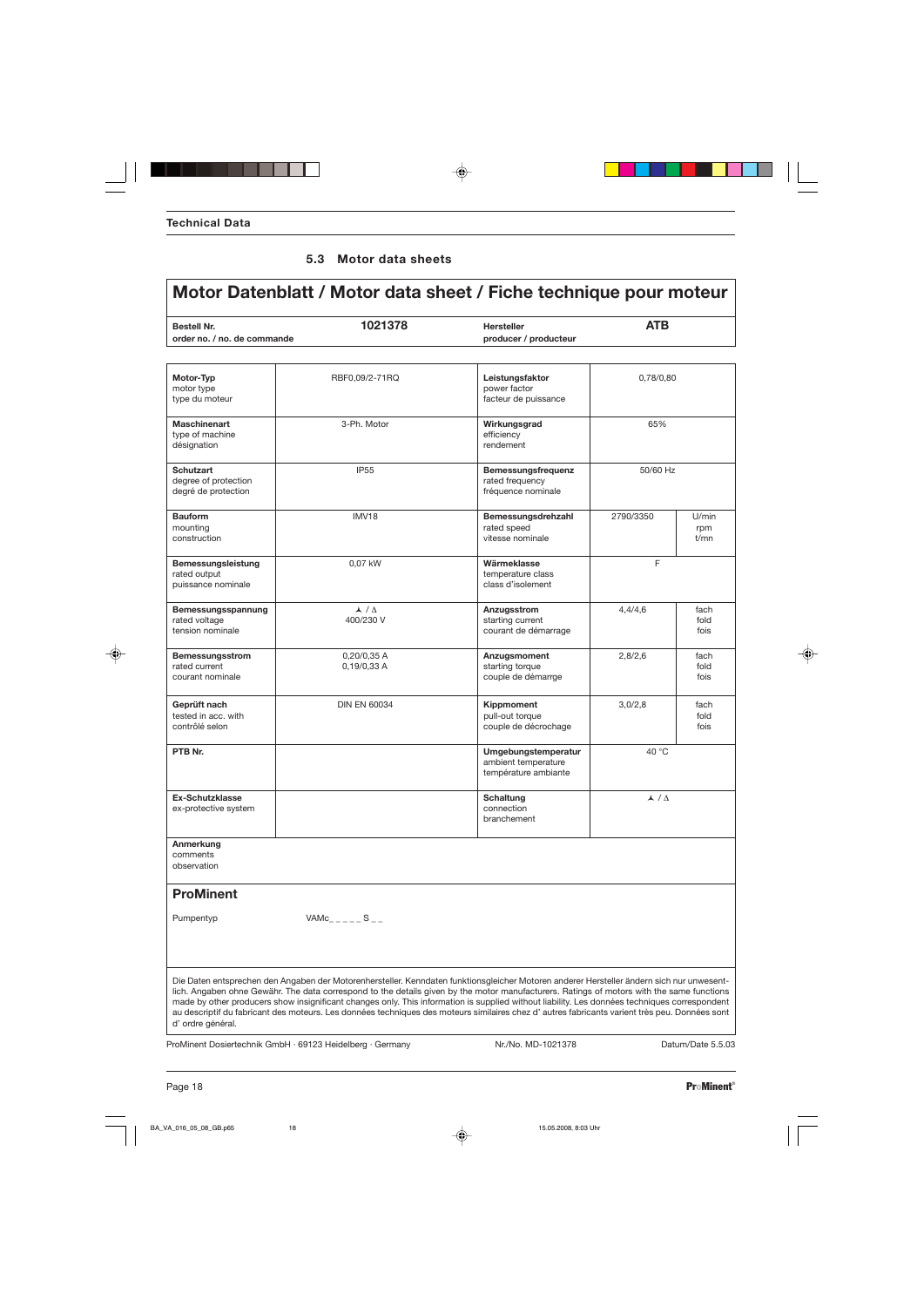# **Motor Datenblatt / Motor data sheet / Fiche technique pour moteur**

| <b>Bestell Nr.</b>                                                                                                                                                                                                                                                                                                                                                                                                                                                                                                                                                                                            | 1021379                  | <b>Hersteller</b>                                                  | <b>ATB</b> |                      |
|---------------------------------------------------------------------------------------------------------------------------------------------------------------------------------------------------------------------------------------------------------------------------------------------------------------------------------------------------------------------------------------------------------------------------------------------------------------------------------------------------------------------------------------------------------------------------------------------------------------|--------------------------|--------------------------------------------------------------------|------------|----------------------|
| order no. / no. de commande                                                                                                                                                                                                                                                                                                                                                                                                                                                                                                                                                                                   |                          | producer / producteur                                              |            |                      |
|                                                                                                                                                                                                                                                                                                                                                                                                                                                                                                                                                                                                               |                          |                                                                    |            |                      |
| Motor-Typ<br>motor type<br>type du moteur                                                                                                                                                                                                                                                                                                                                                                                                                                                                                                                                                                     | RBF0,09/2-71RQ           | Leistungsfaktor<br>power factor<br>facteur de puissance            | 0,94       |                      |
| <b>Maschinenart</b><br>type of machine<br>désignation                                                                                                                                                                                                                                                                                                                                                                                                                                                                                                                                                         | 1-Ph. Motor              | Wirkungsgrad<br>efficiency<br>rendement                            | 45 / 44 %  |                      |
| <b>Schutzart</b><br>degree of protection<br>degré de protection                                                                                                                                                                                                                                                                                                                                                                                                                                                                                                                                               | <b>IP55</b>              | Bemessungsfrequenz<br>rated frequency<br>fréquence nominale        | 50/60 Hz   |                      |
| <b>Bauform</b><br>mounting<br>construction                                                                                                                                                                                                                                                                                                                                                                                                                                                                                                                                                                    | <b>IMV18</b>             | Bemessungsdrehzahl<br>rated speed<br>vitesse nominale              | 2750/3340  | U/min<br>rpm<br>t/mn |
| Bemessungsleistung<br>rated output<br>puissance nominale                                                                                                                                                                                                                                                                                                                                                                                                                                                                                                                                                      | 0.060 kW                 | Wärmeklasse<br>temperature class<br>class d'isolement              | F          |                      |
| Bemessungsspannung<br>rated voltage<br>tension nominale                                                                                                                                                                                                                                                                                                                                                                                                                                                                                                                                                       | 230 V                    | Anzugsstrom<br>starting current<br>courant de démarrage            | 2,5/2,3    | fach<br>fold<br>fois |
| Bemessungsstrom<br>rated current<br>courant nominale                                                                                                                                                                                                                                                                                                                                                                                                                                                                                                                                                          | 0,60/0,65 A              | Anzugsmoment<br>starting torque<br>couple de démarrge              | 1,7/2,0    | fach<br>fold<br>fois |
| Geprüft nach<br>tested in acc. with<br>contrôlé selon                                                                                                                                                                                                                                                                                                                                                                                                                                                                                                                                                         | <b>DIN EN 60034</b>      | Kippmoment<br>pull-out torque<br>couple de décrochage              | 2,4/2,7    | fach<br>fold<br>fois |
| PTB Nr.                                                                                                                                                                                                                                                                                                                                                                                                                                                                                                                                                                                                       |                          | Umgebungstemperatur<br>ambient temperature<br>température ambiante | 40 °C      |                      |
| <b>Ex-Schutzklasse</b><br>ex-protective system                                                                                                                                                                                                                                                                                                                                                                                                                                                                                                                                                                |                          | Schaltung<br>connection<br>branchement                             |            |                      |
| Anmerkung<br>comments<br>observation                                                                                                                                                                                                                                                                                                                                                                                                                                                                                                                                                                          |                          |                                                                    |            |                      |
| <b>ProMinent</b>                                                                                                                                                                                                                                                                                                                                                                                                                                                                                                                                                                                              |                          |                                                                    |            |                      |
| Pumpentyp                                                                                                                                                                                                                                                                                                                                                                                                                                                                                                                                                                                                     | $VAMc_{- - - -} M_{- -}$ |                                                                    |            |                      |
| Die Daten entsprechen den Angaben der Motorenhersteller. Kenndaten funktionsgleicher Motoren anderer Hersteller ändern sich nur unwesent-<br>lich. Angaben ohne Gewähr. The data correspond to the details given by the motor manufacturers. Ratings of motors with the same functions<br>made by other producers show insignificant changes only. This information is supplied without liability. Les données techniques correspondent<br>au descriptif du fabricant des moteurs. Les données techniques des moteurs similaires chez d' autres fabricants varient très peu. Données sont<br>d'ordre général. |                          |                                                                    |            |                      |

ProMinent Dosiertechnik GmbH · 69123 Heidelberg · Germany Nr./No. MD-1021379 Datum/Date 5.5.03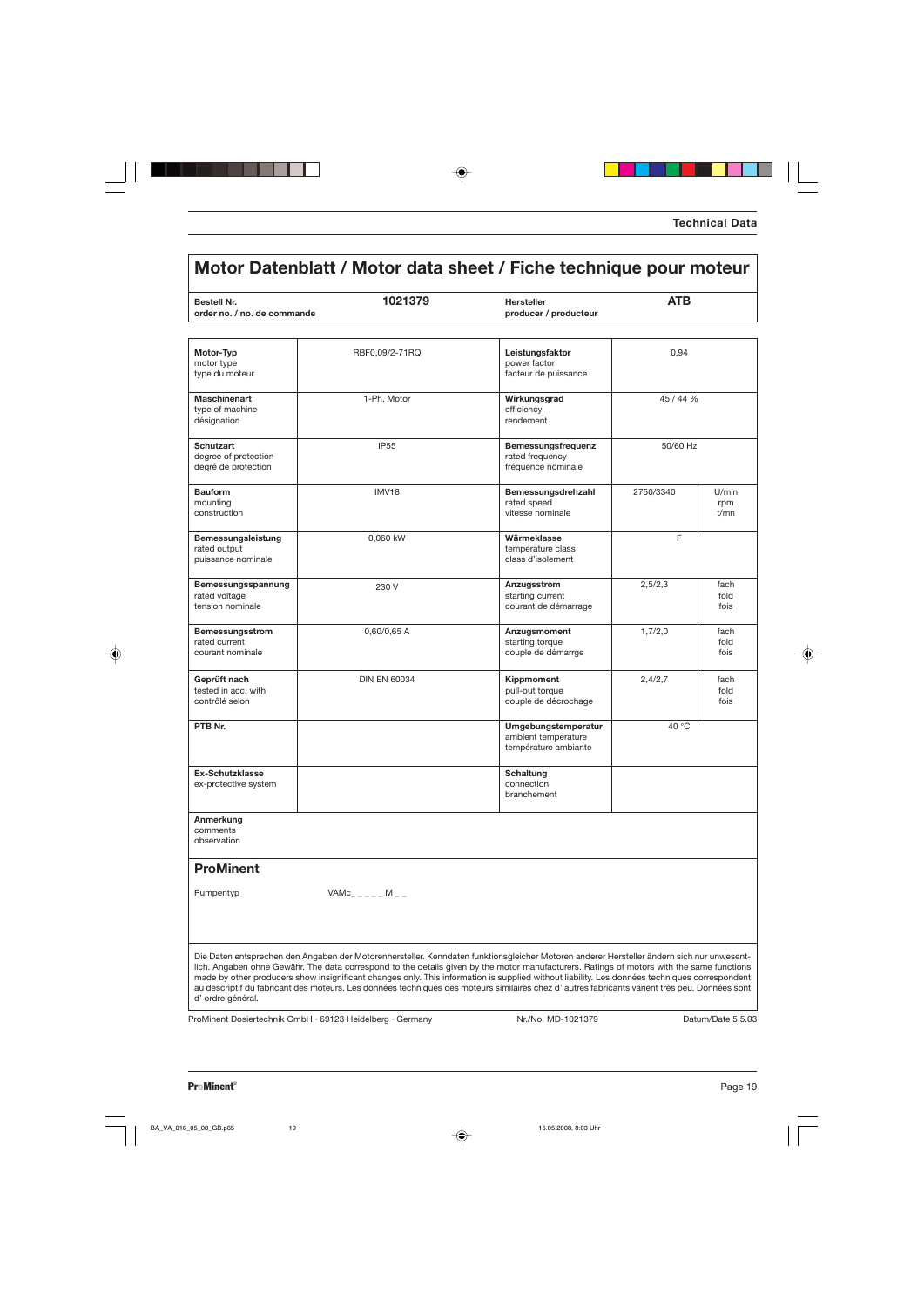# **Motor-Typ** RBF0,09/2-71RQ **Leistungsfaktor** 0,98 motor type power factor<br>type du moteur contractor is a power factor of the power factor of the power factor of the power factor<br>facteur de power factor is a power factor of the power factor of the power factor of the power tacteur de puissance **Maschinenart** 1-Ph. Motor **Wirkungsgrad** 42% type of machine efficiency<br>désignation efficiency<br>désignation désignation **Schutzart Bemessungsfrequenz** 60 Hz<br> **Bemessungsfrequenz** 60 Hz<br> **Bemessungsfrequency** degree of protection and the contraction rated frequency rated frequency rated frequency rated frequency rated frequency rated frequency rated frequency rated frequency rated frequency research in the contraction research degré de protection **Bauform** IMV18 IMV18 **Bemessungsdrehzahl** 3390 U/min<br>mounting rated speed rpm mounting rated speed rpm construction and the construction of the construction of the construction of the construction of the construction of the construction of the construction of the construction of the construction of the construction of the c **Bemessungsleistung** 0,060 kW **Wärmeklasse** Frated output Frated output temperature class<br>class d'isolement puissance nominale **Bemessungsspannung** 115 V **Anzugsstrom** 2,8 fach fach text text of the starting current 115 V and text of the starting current text of the starting current text of the starting current text of the starting current text of rated voltage starting current fold in the starting current fold in the starting current fold in the starting current fold tension nominale and the courant de démarrage fois the courant de démarrage fois **Bemessungsstrom** 1,30 A **Anzugsmoment** 2,3 fach taked current 2,3 fach taked current and taked current taked current taked current and taked current taked current taked current and taked current taked current taked curren rated current | starting torque | fold courant nominale subsets and the couple of the couple de démarrge subsets are fois **Geprüft nach** DIN EN 60034 **Kippmoment** 3,2 fach tested in acc. with fold<br>contrôlé selon de la contrôlé selon fois couple de décrochage fois **PTB Nr.** 40 °C ambient temperature température ambiante **Ex-Schutzklasse Schutzklasse Schutzklasse Schutzklasse Schutzklasse Schutzklasse Schutzklasse Schutzklasse Schu** ex-protective system and connection branchement **Anmerkung** comments observation **ProMinent** Pumpentyp  $VAMc_{---} N_{---} N_{---}$ Die Daten entsprechen den Angaben der Motorenhersteller. Kenndaten funktionsgleicher Motoren anderer Hersteller ändern sich nur unwesentlich. Angaben ohne Gewähr. The data correspond to the details given by the motor manufacturers. Ratings of motors with the same functions made by other producers show insignificant changes only. This information is supplied without liability. Les données techniques correspondent au descriptif du fabricant des moteurs. Les données techniques des moteurs similaires chez d' autres fabricants varient très peu. Données sont **Motor Datenblatt / Motor data sheet / Fiche technique pour moteur Bestell Nr. 1021380 Hersteller ATB order no. / no. de commande example 3 and producer / producteur producteur**

d' ordre général.

ProMinent Dosiertechnik GmbH · 69123 Heidelberg · Germany Nr./No. MD-1021380 Datum/Date 5.5.03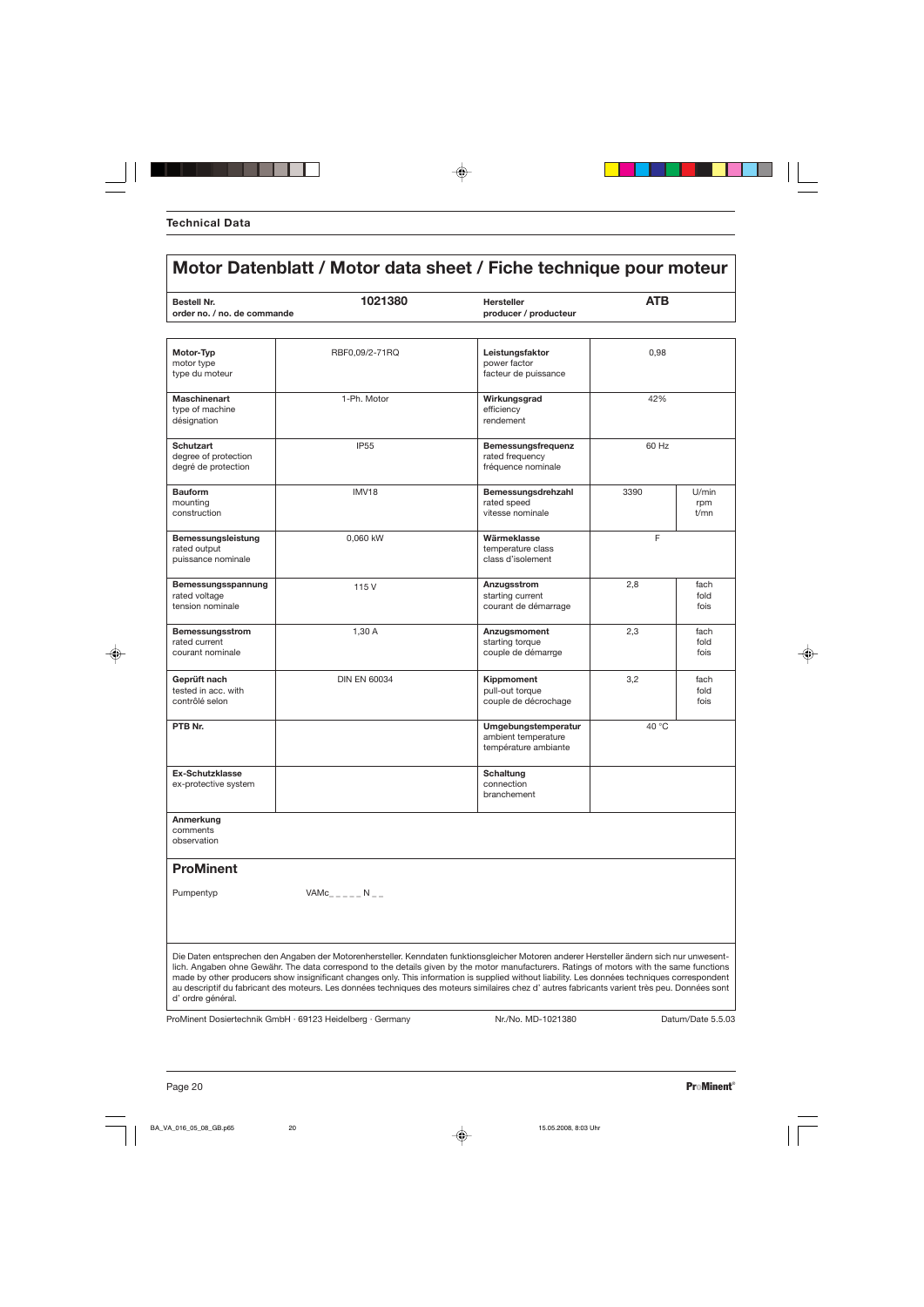|                                                                                   | <b>EC Declaration of Conformity</b>                                                                                                                                                                                                                                                                        |  |
|-----------------------------------------------------------------------------------|------------------------------------------------------------------------------------------------------------------------------------------------------------------------------------------------------------------------------------------------------------------------------------------------------------|--|
| We,                                                                               | <b>ProMinent Dosiertechnik GmbH</b><br>Im Schuhmachergewann 5 - 11<br>D - 69123 Heidelberg                                                                                                                                                                                                                 |  |
| and health stipulations laid down by EC regulations.                              | hereby declare that, on the basis of its functional concept and design and in the version brought into<br>circulation by us, the product specified in the following complies with the relevant, fundamental safety<br>Any modification to the product not approved by us will invalidate this declaration. |  |
| Product description :                                                             | Metering pump, series Vario C                                                                                                                                                                                                                                                                              |  |
| Product type:                                                                     | VAMc                                                                                                                                                                                                                                                                                                       |  |
| د<br>Serial number:                                                               | see type identification plate on device                                                                                                                                                                                                                                                                    |  |
| Relevant EC regulations :                                                         | EC - machine regulation (98/37/EC)<br>EC - low voltage regulation (73/23/EEC)<br>EC - EMC regulation (89/336/EEC subseq.92/31/EEC)                                                                                                                                                                         |  |
| Harmonised standards used,<br>in particular :                                     | DIN EN 292-1, DIN EN 292-2, EN 809<br>DIN EN 60335-1, DIN EN 60335-2-41<br>DIN EN 50081-1/2, DIN EN 50082-2, DIN EN 61006-1                                                                                                                                                                                |  |
| National standards and other<br>technical specifications used,<br>in particular : |                                                                                                                                                                                                                                                                                                            |  |
| Date/manufacturer's signature :                                                   | i. Un<br>June 12, 2003                                                                                                                                                                                                                                                                                     |  |
| The undersigned:                                                                  | Dr. Rainer V. Dulger, Executive Vice President R&D and Production                                                                                                                                                                                                                                          |  |